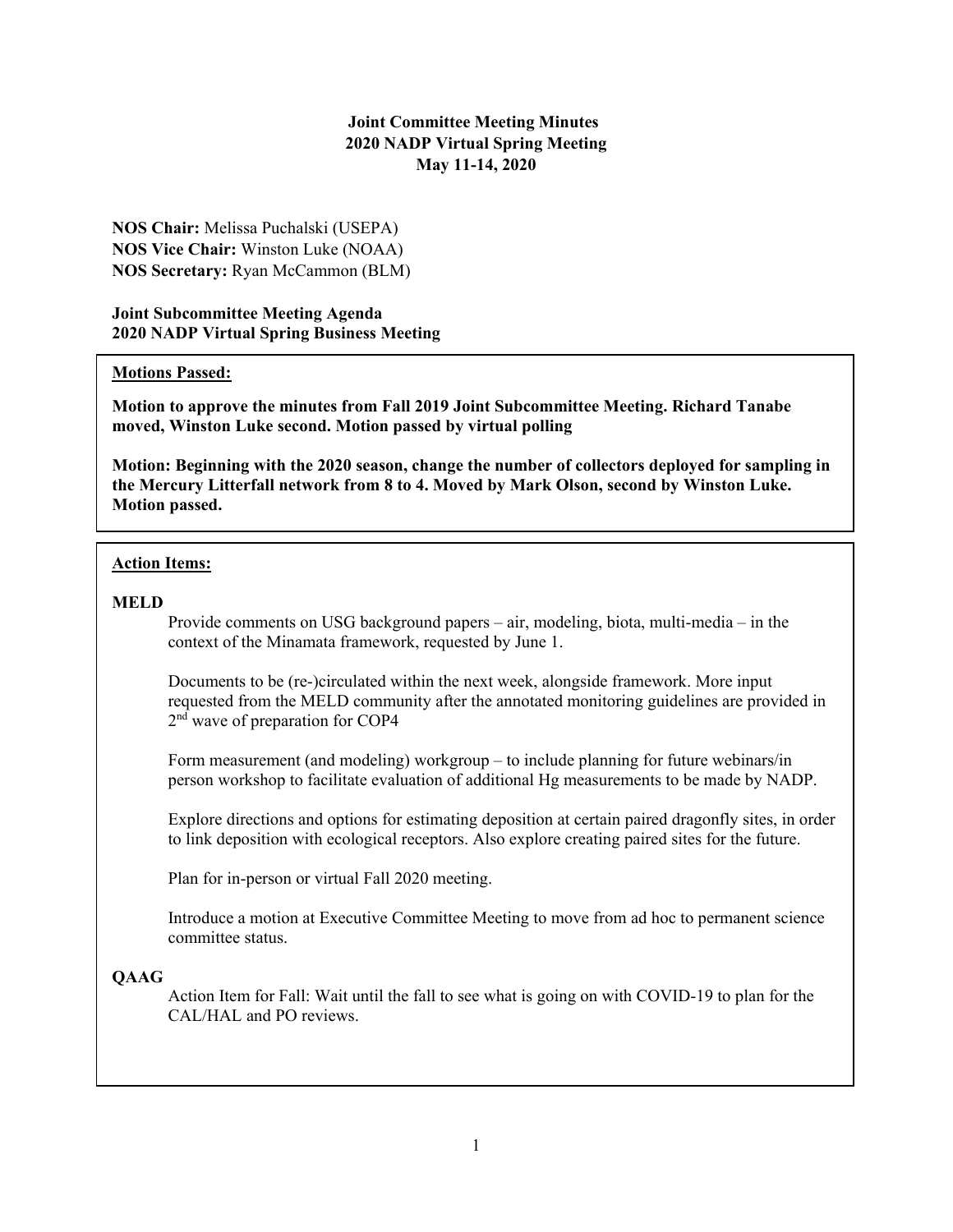## **Action Items (Continued):**

## **Network Operations/Viability**

Discussions of network viability in the wake of anticipated funding cuts and options moving forward will start in the August Budget Committee meeting and will continue in the Fall 2020 meeting.

Mark Olson, Chris Worley, David Gay will analyze the operational costs of networks before the August 2020 BC meeting, to better reflect the true cost of each network.

# **Sample Archive**

The PO will examine the NADP contract to determine whether maintaining the 5-year sample archive is obligatory, and will analyze the number of archive sample requests and the number of samples discarded, in an attempt to optimize the utility of and storage costs associated with the archive.

# **May 13th 11:00-1:30 EDT**

## **Agenda**

- 1. Welcome, Logistics, Introductions (Melissa Puchalski) 11:00 11:20AM
- 2. WSLH Welcome Address (Jamie Schauer) 11:20 11:30AM
- 3. Approval of Fall Minutes (Melissa Puchalski) 11:30 11:35AM
- 4. Introduction to new Program Coordinator (David Gay) 11:35 11:45PM
- 5. State of the NADP (Mark Olson) 11:45 -12:15PM
- 6. Impact on Program from COVID-19 (Richard Tanabe) 12:15-12:45PM
- 7. Discussion on Program Recovery after COVID-19 (Greg Wetherbee) 12:45-1:15PM
- 8. HAL Update (Mark Olson) 1:15 1:25PM
- 9. Subcommittee Logistics (Melissa Puchalski) 1:25-1:30PM

# **1. Welcome, Logistics, Introductions (Melissa Puchalski, EPA)**

- Melissa opened the virtual meeting by highlighting the meeting logistics and online etiquette protocols for the virtual meeting, and shared call-in numbers and the Zoom meeting ID
	- o Requested that subcommittee reports be brief given the compressed time schedule
	- o Melissa thanked the WSLH for maintaining the supply chain and sample processing activities during the COVID-19 pandemic and praised the dedication of site operators in keeping the networks up and running.

## **2. WSLH Welcome Address (Jamie Schauer, NADP Program Office)**

- Dr. Schauer is the Principal Investigator of NADP
	- o As WSLH is a focal testing point for COVID-19 in WI, Jamie's time has largely been spent addressing the lab's testing capabilities and the safe operation of the laboratory.
	- o WSLH has been declared essential and remains open
		- It has been challenging to adapt but the WSLH remains efficient and adaptive
		- Operation of the WSLH 2/3 of duties are in the lab, 1/3 by telecommuting
	- o Jamie welcomed the participants to a productive meeting

# **3. Approval of Fall Minutes (Melissa Puchalski)**

● **Motion to Approve the minutes from Fall 2019 Joint Subcommittee Meeting. Richard Tanabe moved, Winston Luke second. Motion passed by virtual polling**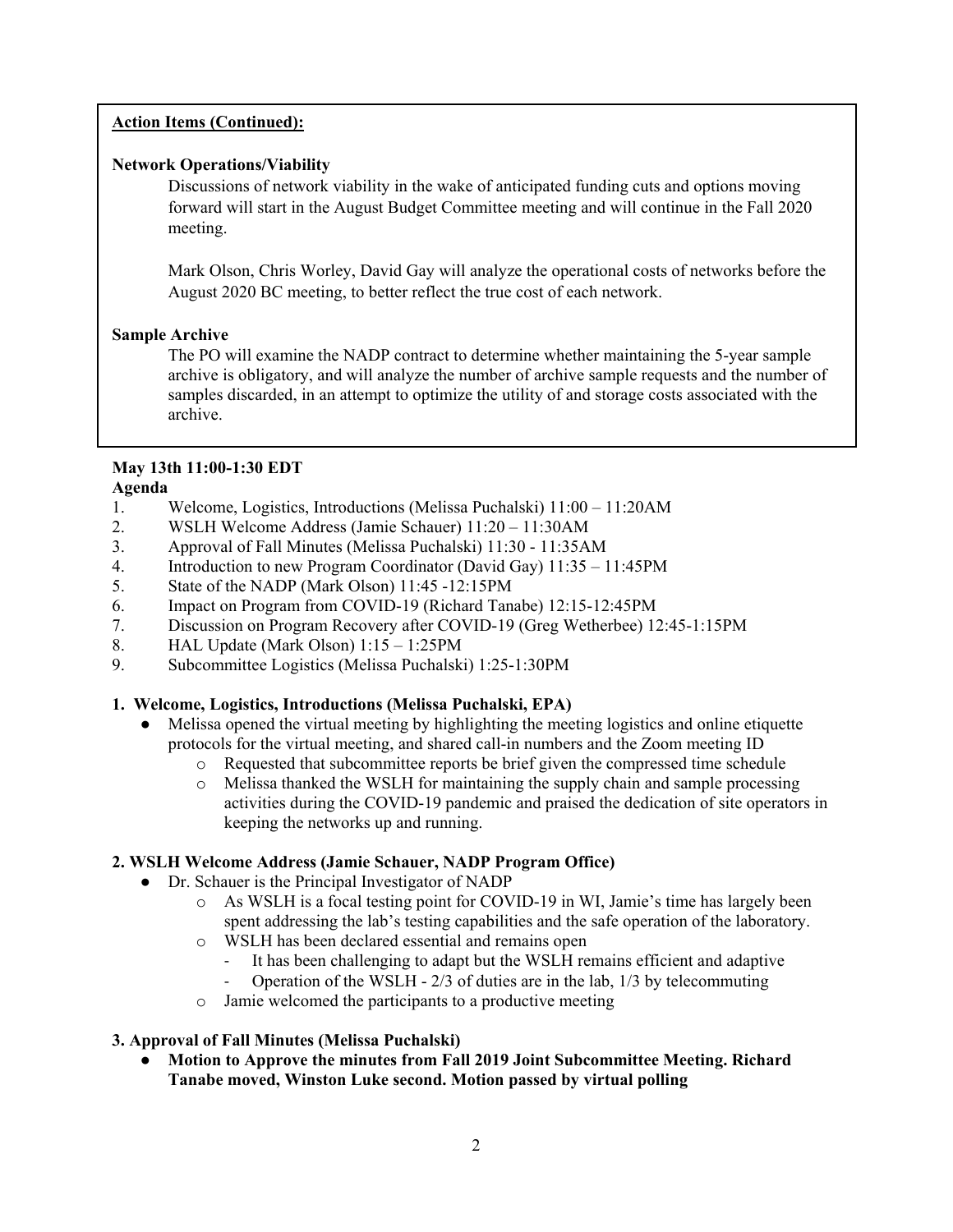## **4. Introduction to new Program Coordinator (David Gay, NADP Program Office)**

- Dr. David Gay introduced himself to the NADP community.
	- o David served as previous Program Coordinator from Late 2007-through 2018 when the Program Office was at the University of Illinois
	- o New PC as of March 30, 2020
	- o David has an Air Quality background, but is officially a climatologist
	- $\circ$  Primary role will be outreach to the broader community with the goal of ensuring the growth of the networks and coordination among various program components
	- o Other duties TBD as they arise.
	- o David has Open door policy he encourages contact as issues arise

## **5. State of the NADP (Mark Olson NADP Program Office)**

- New Coordinator
	- o Two-month National search
	- o Eight applicants
	- o Three were interviewed and gave presentations at UW
	- o Dr. David Gay was the most experienced candidate and was selected as the new NADP Coordinator
	- o Specialty in budgets and outreach
- Team NADP
	- o Several Managers, PO, CAL, HAL, Data, all operate as one team no divisions
	- $\circ$  Managers are without egos and strive for the common goal  $\Rightarrow$  NADP
	- o Managers are willing to mop the floors, help where needed
	- o Trickles down to staff, everyone works as a team
	- o Our staff is awesome
	- o We are close, monthly non-meetings, outdoor fun, we are family
- Organizational chart of Program Office and WSLH
	- o Leadership: Jamie Schauer, David Gay, David Webb (Dir. of Env. Health Div. at WSLH)
	- o Independent QA Systems Specialist (Martin Shafer)
	- o Database Administrator NADP Sample & Data Processing Manager (Amy Mager)
		- Administrative Program Specialist (Camille Danielson)
			- Associate Chemists (James Sustachek, Erin Pierce, 2 vacant positions) Network Specialists (Zac Najacht, Dana Grabowski)
	- o Laboratory Manager III NADP CAL Supervisor (Chris Worley) Senior Chemist (Katie Blaydes)
		- Chemists (Nichole Davis, Jesse Wouters, Marie Assem)
	- o Laboratory Manager III NADP Program Office & HAL Manager (Mark Olson)

Program Office:

- Associate Information Processing Consultant (Bob Larson)
- Associate Scientist (vacant)
- Associate Database Administrator (vacant)
- Environmental Program Associate (Colin Kelly)
- HAL Manager:
	- Trace Elements Clean Lab Supervisor/Sr. Scientist (Christa Dahman) Chemist (Kristin Widmayer)
	- Overall NADP support (2 students)
- Last 12-month hires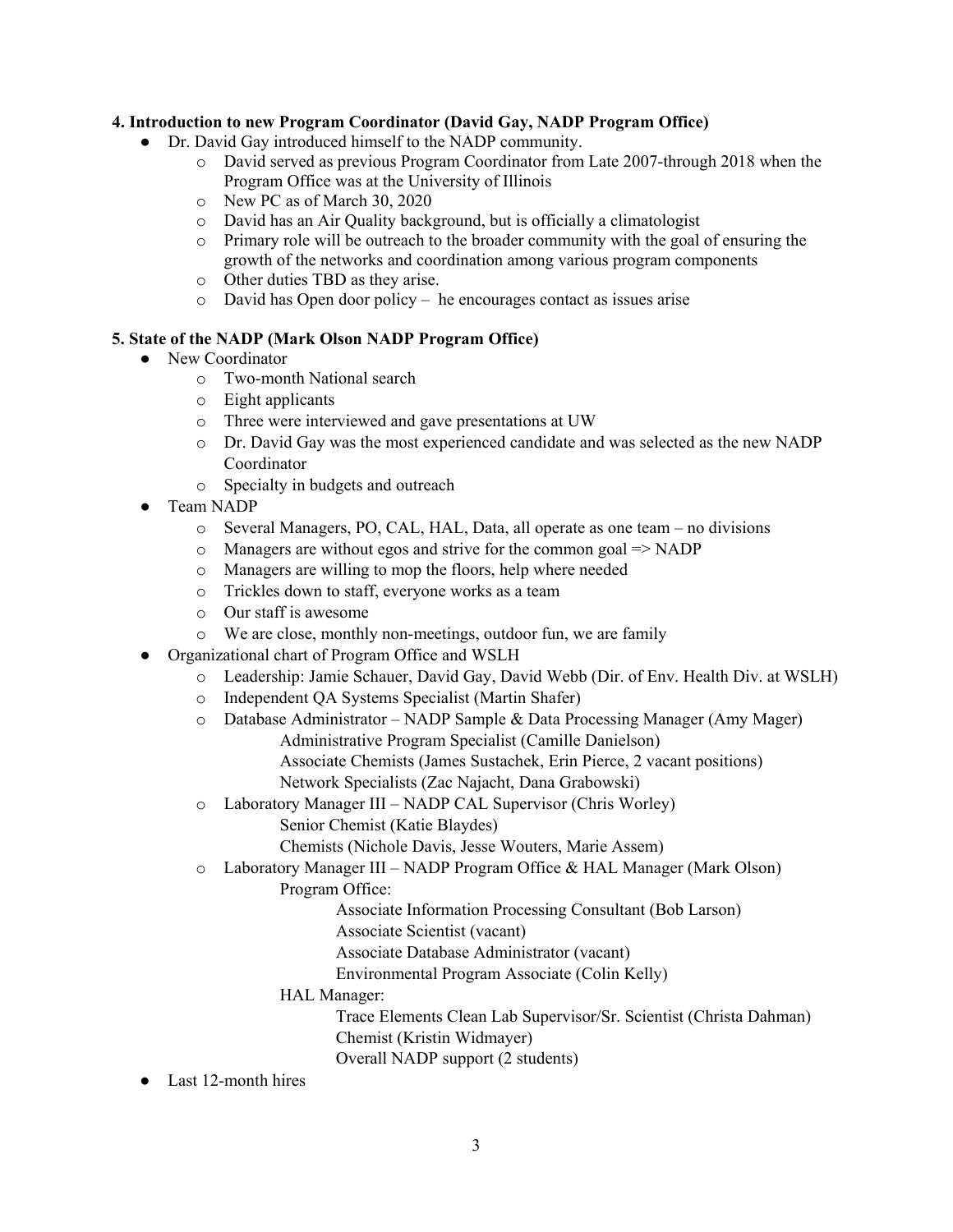- $\circ$  5/2019 Mark Olson PO (originally a non-competitive hire from the old PO, limited to 2 year term, now permanent)
- o 6/2019 Erin Pierce HAL
- o 8/2019 Colin Kelly NED
- o 8/2019 Dana Grabowski HAL/PO
- o 9/2019 Christa Dahman TECL
- o 9/2019 Jimmy Sustachek CAL
- $\circ$  12/2019 Bob Larson PO (originally a non-competitive hire from the old PO, now permanent)
- o 4/2020 David Gay PO
- o 4/2020 Nichole Davis promoted to CAL Chemist
- o 4/2020 Kirsten Widmayer promoted to HAL Chemist
- o Vacancies for Associate Chemists, Site Liaison and Students delayed due to COVIDpositions currently filled internally with existing WSLH staff.
- NADP Personnel Percent Distribution
	- o About 21.5 FTE's
	- o Equivalent to PO+CAL at ISWS, without the HAL
	- o Lean and efficient, improved communication among the components
	- o Almost every employee devotes part of his/her work load to the CAL, HAL, and PO to varying degrees
- NADP Moving Forward at the WSLH
	- o First year (2018) Move Program Office then Central Analytical Lab to UW
	- o Second year (2019) Move HAL from EFGS to UW, develop HAL LIMS
	- $\circ$  Third year (2020) Focus on data products and the Web site
		- Website will be managed by webmasters at UW DoIT center
		- LIMS will be managed by internal WSLH IT
		- Program Office will focus on Web content, data posting, Network improvements
		- Strategic Planning, keeping NADP viable for the next 40 years
- Web Site
	- o UW DoIT has been contacted and are willing to update Web site to WordPress and make it mobile friendly
		- Delayed due to focus toward on-line learning in response to COVID-19
	- $\circ$  Work will be done on a reasonable hourly rate ( $\sim$  \$60/hr)
	- o DoIT has specific groups that handle scientific sites
	- o The Program Office will work directly with WSLH IT and UW DoIT
- Lab Information Management Systems (LIMS)
	- o University of Illinois (UI) CAL developed LIMS systems for the PO and CAL
	- o The WSLH continues to use the UI LIMS
	- o WSLH developed a LIMS for the HAL, mirrors CAL LIMS
		- HAL LIMS included improvements in data validation and precip review
	- o WSLH IT employs Casey Lanham fulltime to manage NADP LIMS
- Data Review and Posting
	- o Laboratory data reporting to the PO and clients is about 110 120 days for NTN/AMoN; longer for MDN due to start up
	- o Working to reduce reporting time for all networks, goal is 90 days
	- o Evaluating ways to streamline process and reduce turnaround time
	- o Several bumps in the road HAL transition, Government shutdown, COVID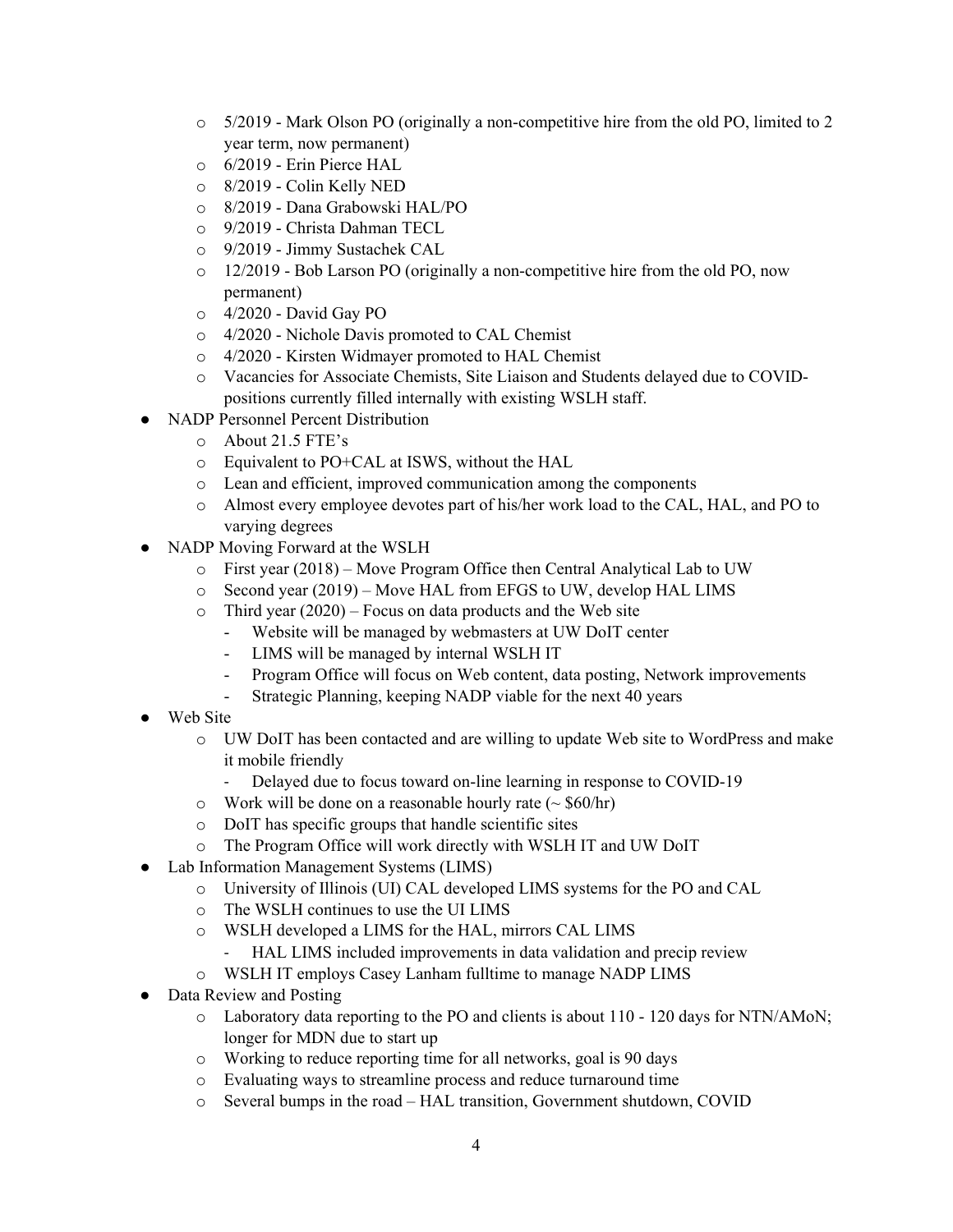- o Being proactive with COVID-19 and future eventualities
	- Distributed survey to sites
	- Alternative shipping address' to keep samples flowing
	- Return shipping problems WSLH supplied labels for return
- Network Site Activity 2019
	- o NTN began 2019 with 259 sites
		- Lost 5 sites (CO11, CO87, KY99, NC17, PA90)
		- Gained 5 sites (AB34, AB36, TN00, WI06, WV99)
		- 259 sites total at the end of 2019
	- o MDN began 2019 with 92 sites
		- Lost 9 sites (AK98, NC17, OK05, OK97, PA00, PA13, PA42, PA90, WA18)
		- Added 1 site (WI06)
		- 84 sites total remained at the end of 2019 (down 9%)
	- o AMoN began 2019 with 103 sites
		- Added 4 sites (AB35, WI06, WI94, WY92)
		- 107 sites total at the end of 2019 (up  $4\%$ )
	- o AIRMoN Closed 9/2019
	- o AMNet began 2019 with 18 sites
		- Lost 5 sites (IL11, IN34, MA22, NS01, WI07)
		- 13 sites remained at the end of 2019 (down 38%)
- Network Site Activity 2020 to date
	- o NTN began 2020 with 259 sites
		- Lost 2 sites (SK21, SK30)
		- Added 2 sites (CO83, NC30)
		- 259 sites total to date (steady)
	- o MDN began 2020 with 84 sites
		- Added 1 site (PA13)
		- 85 sites total remain to date  $(+1\%)$
	- o AMoN began 2020 with 107 sites
		- Added 1 site (MDXX)
		- 108 sites total remain to date  $(+1\%)$
	- o AMNet began 2020 with 13 sites
		- No change in number of sites thus far (steady)
		- 13 sites remain to date
- Sites in Jeopardy
	- o NTN, AMoN none
	- o AMNet MS12 (NOAA)
	- o David Gay will resume compilation of Quarterly Sites in Jeopardy in the future.
- HAL and MDN Transfer to WSLH
	- o The HAL transfer was completed on June 1, 2019
	- o Gained several efficiencies (will be reported further in the HAL update)
	- o Transfer date moved from up October to June, 2019
	- o WSLH developed an accelerated Readiness Validation Plan
	- o WSLH purchased new instrumentation
	- o Hired Trace Element Clean Lab Supervisor, Christa Dahman
	- o Promoted Kirsten Widmayer to HAL Chemist
	- o Developed HAL LIMS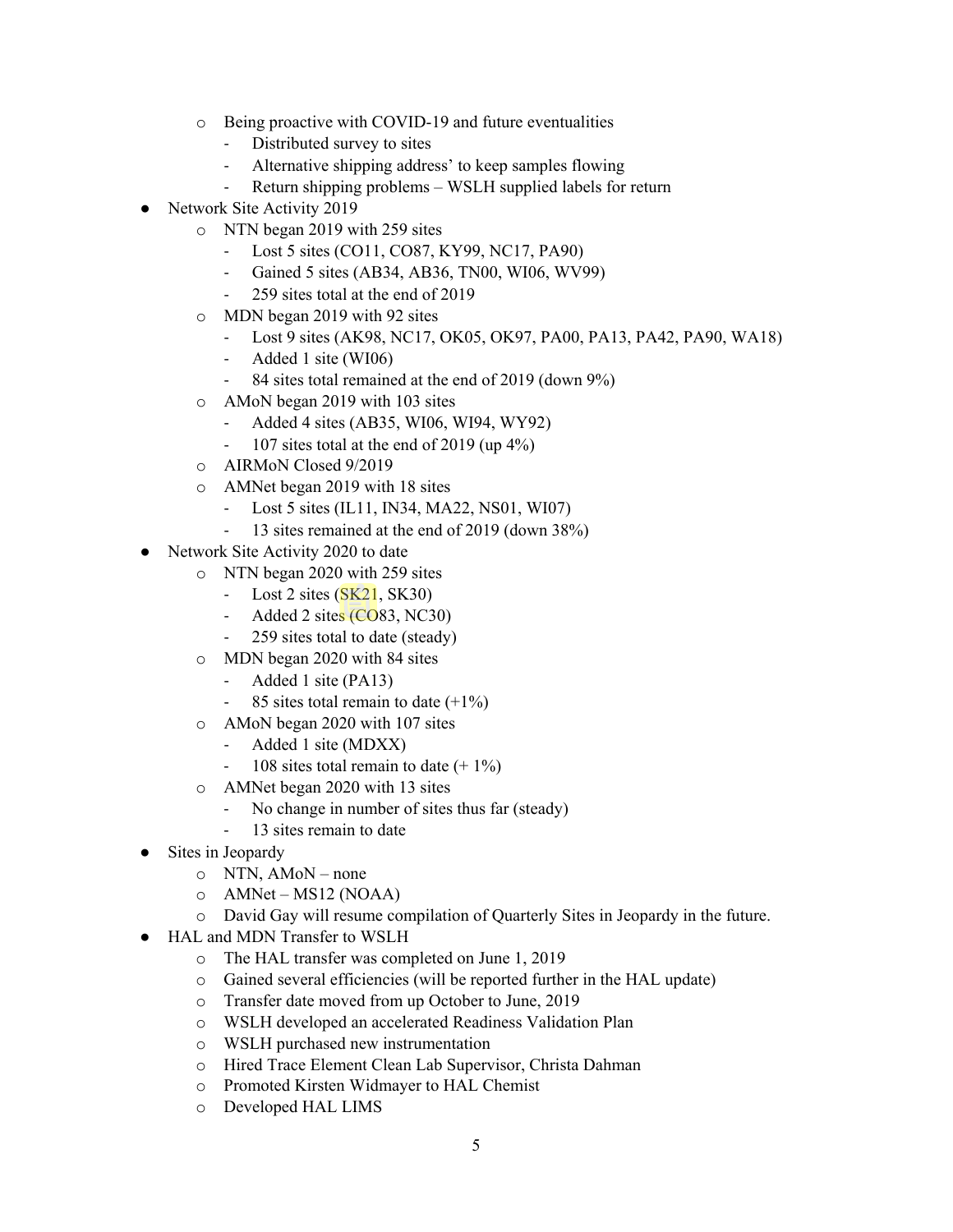- Acid Rain 2020 Update
	- o Meeting postponed tentative date now March 2022
	- o Co conveners in Japan are Dr. Nobu Ohtu, Biosphere Informatics Lab., Dept. of Social Informatics, Kyoto University and Dr. Hiroyuki Sase, Ecological Impact Research Dept., Asia Center for Air Pollution Res. (ACAP), Network Center for the EANET
- Funding Contracts
	- o SAES/NRSP agreement
		- FY2019 is the first Year of our NIFA Agreement (5 years, operating Sept 1- Aug 31).
		- Second year, FY2020 signed this week, through Aug 2021
		- SAES (FY17 to FY22?)
- Preparing for the Future
	- o Need to be prepared for reduced revenues from States and Federal partners
	- o Need to seek improvements in efficiency (discussions in NOS)
	- o Streamline process to approve emerging chemicals
- Jack Beach, founder of NCON collectors, turned 90 on May 9, and is in now in the hospital

Doug Burns commented (via chat) that USGS also brought the PA13 NTN site back into operation in 2020. Richard Tanabe responded that PA13 NTN never stopped, funding changed in 2020.

Cari Furiness asked about sharing of the presentations – Melissa pointed her to the NADP Spring 2020 Agenda website. Presentations can be downloaded, the password is nadp2020.

Melissa asked Mark Olson/David Gay to elaborate on the Strategic Plan with regards to streamlining the approval process for emerging pollutants. David responded that a summary of the proposed initiatives is being prepared for Exec this week and will discuss the specifics of implementation. He expects that Exec will review the initiatives and provide guidance accordingly.

Mary Lynam asked if there is intention to investigate PFAS in precipitation. Mark Olson responded that the WSLH is currently verifying the potential of NTN to collect PFAS species. A pilot study is being conducted in Wisconsin. Martin Shafer will address this on Thursday in Joint.

# **6. Impact on Program from COVID-19 (Richard Tanabe, NADP Program Office)**

- Timeline of Pandemic Response
	- $\circ$  3/10 –NADP Management met with Exec/federal partners to discuss the Spring Meeting and how to proceed. Decision was made to host it as a virtual meeting.
	- o 3/11 –WHO declares COVID-19 a pandemic
	- o 3/12 –First 1-800 call re: Guidance on COVID-19
	- o 3/13 –NADP Management developed plan of action to respond to COVID-19
	- o 3/16 –Initial email sent to Operators/Site Supervisors via listservs
	- o 3/23 –Email sent to NTN, MDN, AMoN, Tech listservs
	- o 3/25 –Update summary provided to Exec/federal partners
	- o 3/30 -Email sent to NTN, MDN, AMoN, Tech listservs
	- o 4/2 –Update summary provided to Exec/federal partner
	- o 4/13 –Email sent to NTN, MDN, AMoN, Tech listservs
	- o 4/16 –Update summary provided to Exec/federal partners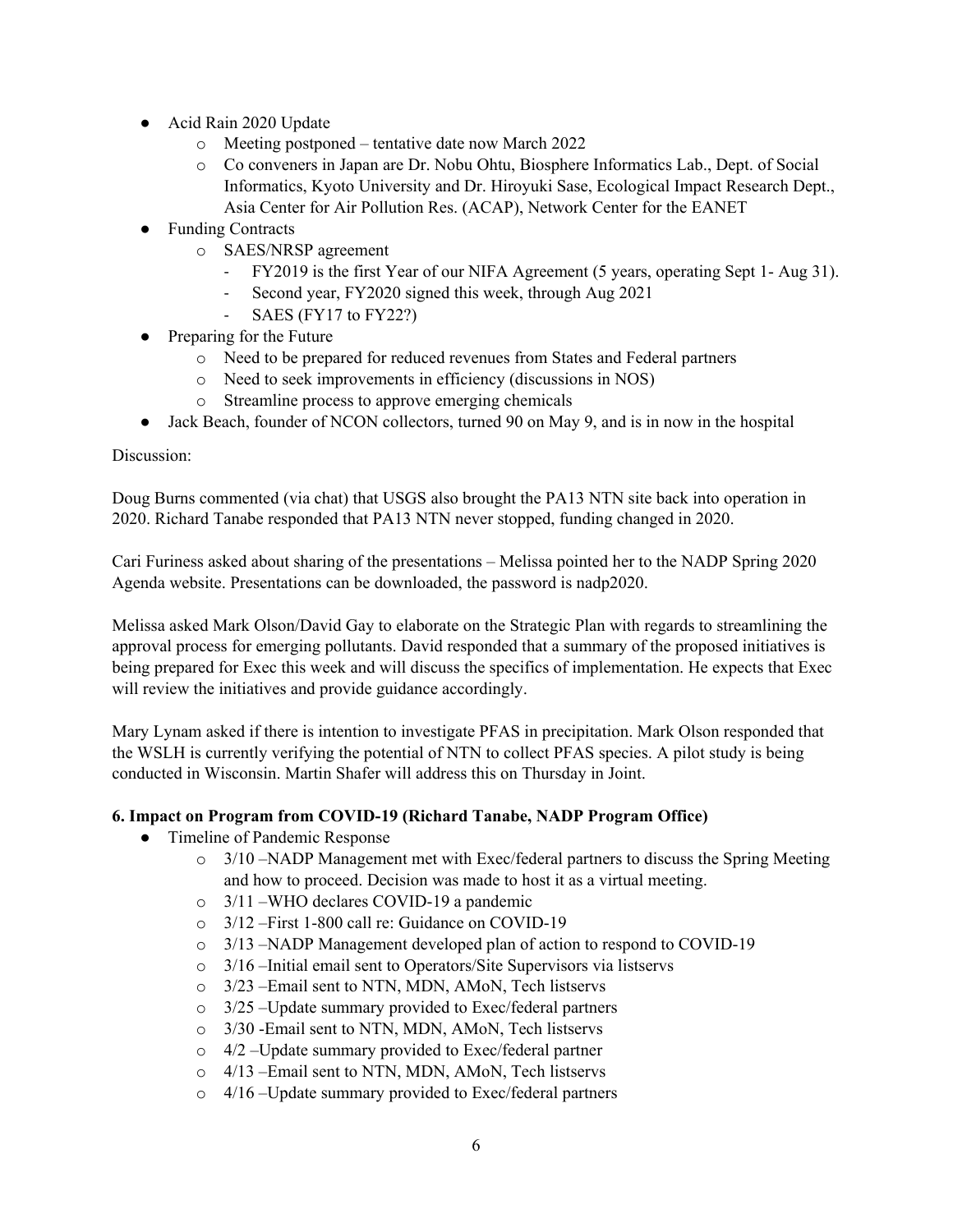- $\circ$  4/22 –Update summary provided to Exec/federal partners on Zoom (test call for spring meeting capabilities)
- $\circ$  4/28 –Reached out to sites that had not contacted or submitted samples since mid-March
- Plan of Action
	- o Essential Tasks
		- Communication to site operators/Exec/federal partners
		- Development of survey for operators
		- Instructions on equipment for sites being suspended
		- Altered work schedules to maintain social distancing
		- Ensure analytical/sample processing have adequate supplies
	- o Non-essential Tasks
		- Sample storage in archive cooler. Potential to discard 2013 samples if space needed
		- Storage of coolers/glassware/buckets
		- Communication to site operators/Exec/federal partners
- Communication to Site Operators
	- o Update operators on NADP operations
	- o Guidelines for those able to continue sampling
	- o Guidelines on shipping
	- o Guidelines on sample storage if unable to ship
- WSLH NADP Operations
	- o Henry Mall
		- Adjusted work schedules, split shifts allowed for social distancing in shipping, receiving, sample processing, and the NED
		- Continuing to receive samples
		- Continuing to ship supplies with minor delays
	- o Ag Drive
		- Adjusted work schedules, maintain social distancing in analytical and AMoN prep areas
		- Data management team able to work from home
- Operator/Site Supervisor Survey
	- o Designed to be simple and to the point:
		- Is the site still operational?
		- If NOT, Why? Stay at Home order, site closed, campus closed, etc.
		- Are they still able to ship? If not, instructions for holding were sent
		- Are they able to receive? If not, operators to provide alternate address
	- o Sent via NTN/MDN/AMoN and Tech listservs on 3/16, 3/23, 3/31, 4/13
	- o Responses to date: 229
- Survey Response Site Status (5 categories)
	- o Continue: Operators can continue sampling and they can receive and ship samples/supplies
	- o Alternate Address: Operators can continue to sample, but cannot receive supplies at their regular address, they have provided an alternate address
	- $\circ$  Continue & hold: Operators able to sample, but do not have access to shipping resources
	- o Limited access: Operators have indicated they will try to continue sampling as access allows
	- o Suspended: Site operator has indicated they cannot collect samples at sites, due to site is closed, organization travel ban, shelter-in-place order, campus/building closed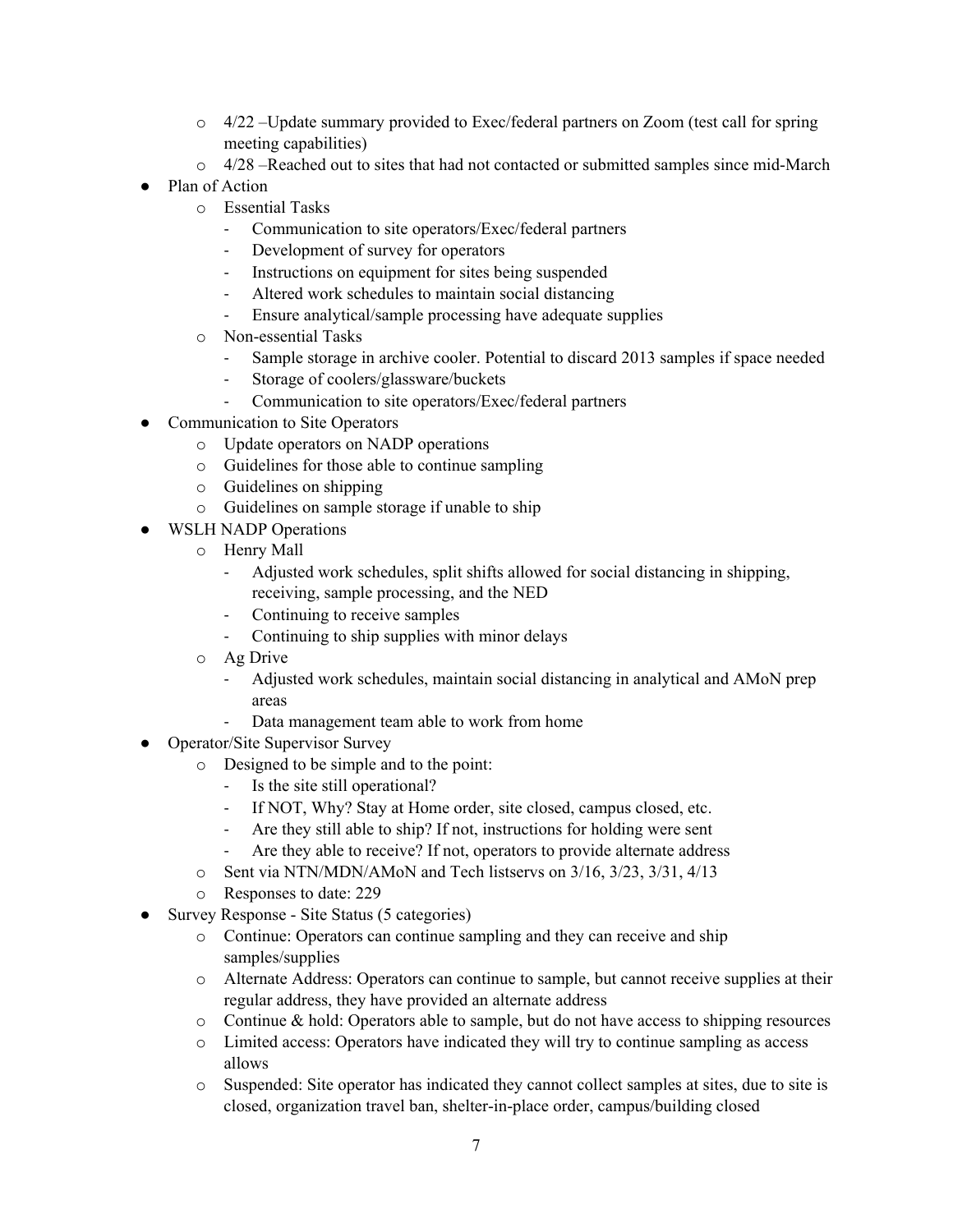- **Shipping Issues** 
	- o Operators able to sample, but unable to receive at normal work location due to campus, building, and other closures
	- o Operators provided alternate addresses
	- o Initially NTN supply boxes, AMoN samplers, MDN coolers were coming back as "Return to Sender"
	- o PO Started providing Return Shipping labels for supply boxes
	- o Samples were being held initially due to site shipping issues
- Sample Validity and QR Codes
	- o For NTN, samples received > 60 days after Off are categorized as "Very Late Sample" with QR Code C (invalid)
	- $\circ$  For MDN, a Very Late Sample/OR Code C imposed for those received  $>$  30 days after OFF
	- o NTN samples are stored in fridges; AMoN stored in freezers where possible
	- o NADP reached out to operators and provided UPS return shipping labels to those operators who were unable to access their normal shipping methods.
- Summary of Impacts by Funding Agency
	- o Suspended Sites: BLM 1, FWS 2, NOAA 1, NPS 1, USFS 7, USGS 10, Wood/EPA 8, Subscribers (lumped category, non-federal partners) 16
	- o Restarted Sites: BLM 1, FWS 1, NOAA 1, USFS 2, USGS 4, Wood/EPA 3, Subscribers 6
	- o Unknown Status: BLM 0, FWA 1, NOAA 1, NPS 0, USFS 0, Wood/EPA 0, Subscribers 2
	- o The numbers above reflect the funding agencies affected by the suspended sites. For one site there may be multiple funding agencies for MDN, NTN or AMoN.
		- i.e. VT99 Underhill; NTN=USGS; MDN=UVT; AMoN=Wood EPA
- Timeline (NTN, MDN, AMoN)
	- o March 17: 10 sites suspended, none restarted
	- o March 24: 25 sites suspended, none restarted
	- o March 31: 30 sites suspended, 3 restarted
	- o April 7: 33 sites suspended, 4 restarted
	- o April 14: 33 sites suspended, 5 restarted
	- o March 17: 10 sites suspended, none restarted
	- o April 21: 31 sites suspended, 8 restarted
	- o April 28: 29 sites suspended, 10 restarted
	- o May 5: 24 sites suspended, 14 restarted
	- o May 12: 24 sites suspended, 15 restarted, 5 with unknown status
- Impacts on Site Additions  $&$  Relocations
	- $\circ$  MD96/MD95 AMoN sites were scheduled to start  $3/31/2020$  Have not started due to COVID-19
	- $\circ$  Delays for these sites: MI94 (NTN), NY28 –Piseco Lake (AMoN move from NY94 Nick's Lake)
	- o Delay to WI95 -Eagle Heights (NADP research site)
- NADP Summary –Of the 342 sites (NTN/MDN/AMoN)
	- o NADP has heard from 222 unique sites
	- $\circ$  39 sites suspended (11%); 15 have reopened; Unknown -5 sites (1%)
	- o 298 sites continue to submit samples (87%)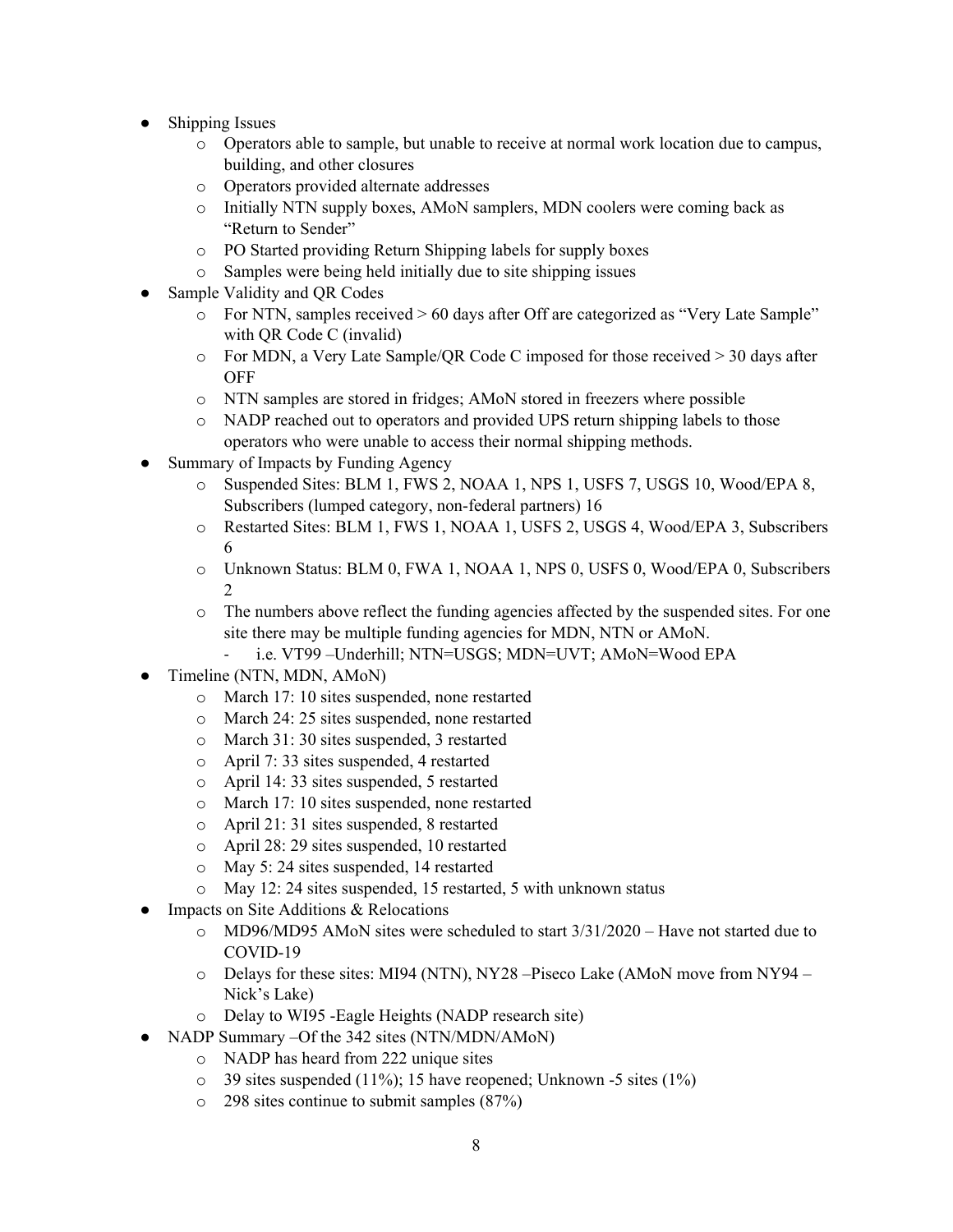- o Communication is critical; Good response from sites on their status
- o COVID-19 related 1-800 calls were 33% in March, 53% in April
- o 229 responses to the on-line survey
- o To date the impact on sites has been less than initially expected
- o Operationally, NADP is in a good position to ride out this pandemic
- Impacts of COVID-19 on Canadian Air and Precipitation Monitoring Network (CAPMoN)
	- o Government employees directed to Work From Home effective 3/16/2020
	- o Only 1 out of 26 active sites has been suspended (Wood Buffalo NP)
	- o Analytical laboratory closed since 3/16
	- o Samples are being received, logged in and stored in walk-in coolers
	- $\circ$  Estimated # samples as of 5/12/2020: Air filter packs (3 stage) ~1024; Precipitation  $~100+$
	- o Precipitation sample bag order delayed due to lab closure, sent raw materials to 3rd party lab (WSLH CAL) for testing
	- o Equipment issue response time; Delay to field site audits
- Impacts of COVID-19 on Clean Air Status and Trends Network (CASTNET) Monitoring (Melissa Puchalski)
	- o CASTNET operated by EPA Office of Air Program in partnership with NPS and BLM
	- o Most CASTNET sites are co-located with NTN and AMoN sites.
	- o The Wood laboratory (Gainesville, FL) continues to prepare, ship, receive and process samples for all sites (including NPS and BLM) using social distancing guidelines
		- As stay-at-home orders were announced many site operators provided home addresses for shipping filter packs
		- Some National Parks have faced issues receiving and shipping filters
	- o March 18th EPA's Office of Air Quality Planning & Standards distributed a memo: Ambient Air Monitoring Programs Continuity of Operations Associated with the COVID-19 Response
		- During an emergency or COOP, ambient air monitoring programs are a mission essential function (human health impacts) and should continue unless state, local or tribal directives prohibit their operation
		- We ask that air monitoring agencies continue to operate the air monitoring networks to the best of their ability, while considering employee health and safety
	- o March 25th EPA's Office of Acquisition Solutions provided a memo for contractors to travel in restricted locations
	- o All overnight travel for routine calibrations (every 6-months by Wood) and independent audits (annually or bi-annually by EEMS) were suspended in early April
		- Travel will resume when it's safe to do so
	- o Dr. Janice Brahney (Utah State University) has requested CASTNET Teflon filter extracts for a COVID-19 pilot study. Extracts will be analyzed by qPCR for the presence of COVID-19 RNA to determine if the virus is transferred in the atmosphere. First samples were sent last week.
- **Impacted Sites** 
	- o Filter pack concentrations are considered valid if they are exposed for 21days or less
		- There should be very little impact to overall data quality/completeness, except for Cherokee Nation and Bondville, IL sites.
	- $\circ$  A map of affected sites shows 5 sites suspended for  $\leq$  3 weeks, 2 sites suspended for  $\geq$  3 weeks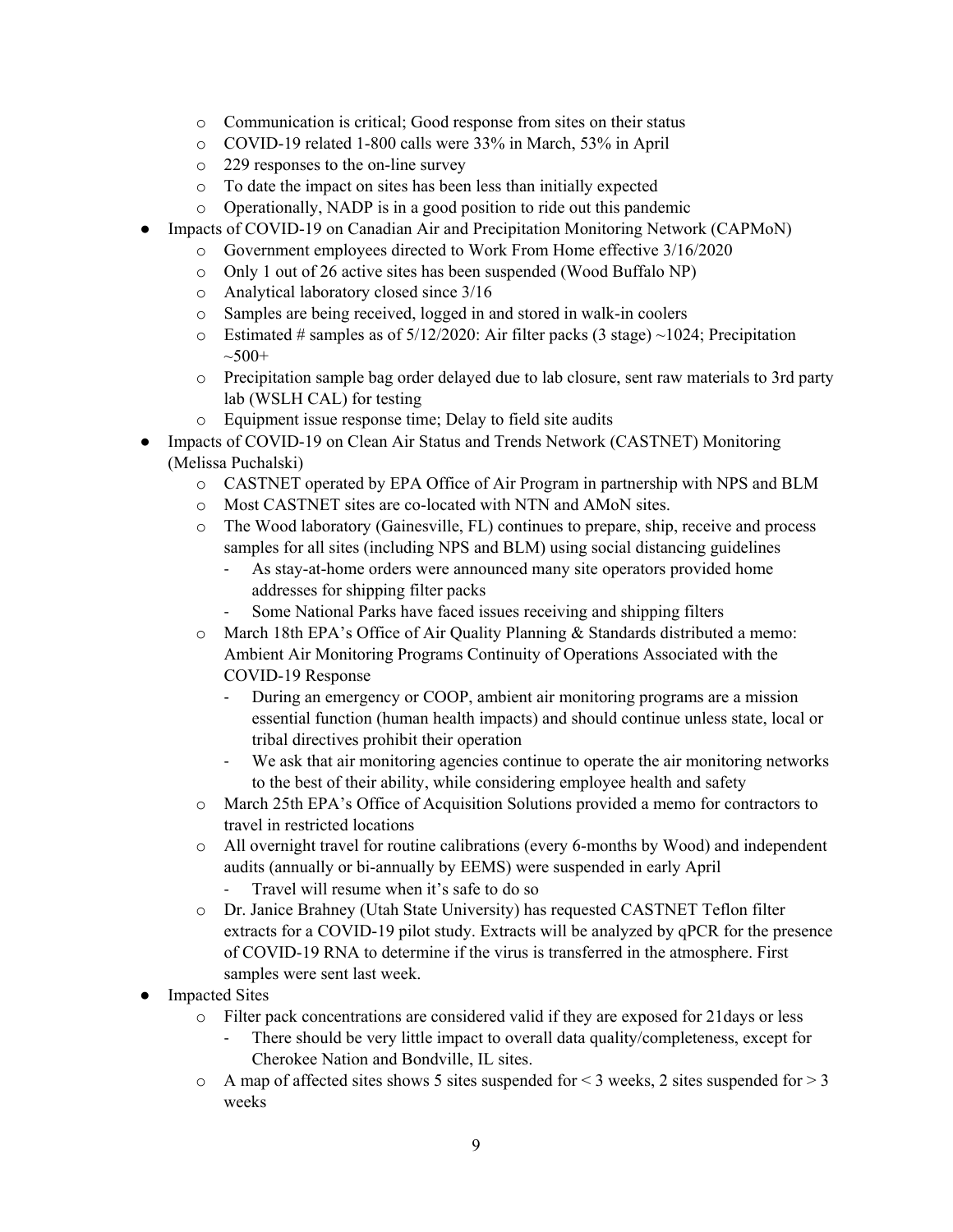- Preliminary Air Quality Impacts
	- o Weeks 11-19 of 2020 represent the period after the White House declared a National Emergency
		- During this time,  $O_3$  concentrations were 4.5 ppb (9.3%) lower than the 5-year average. Temperature anomalies were also considered.
		- Preliminary results only  $O_3$  data not QA'd yet, but EPA will post data soon on the web
		- NOx emission changes due to COVID shutdown will be considered in future analysis

Greg Beachley asked for clarification about Janice Brahney's COVID study and whether she is looking at transported viral genetic material? Melissa answered in the affirmative.

Mary Lynam asked Melissa whether the differences in ozone concentrations or percentages due to COVID are statistically significant? Melissa was unsure.

Donna Schwede commented that modeling  $2020 O_3$  concentrations will be complicated as  $2020$  is an emissions inventory year and compiling inventory data will be challenging due to economic slowdown – this will have long-term impacts on modeling for TDep and other assessments. Melissa agreed and responded that emissions inventories, modeling, and policy questions will be affected.

# **7. Discussion on Program Recovery after COVID-19 (Greg Wetherbee, USGS)**

- Greg noted that NADP has adjusted well to the challenges imposed by the pandemic, but that he is less certain that the future health of NADP is assured, in this and next fiscal years. Thinking of and planning for eventualities is advised.
- Greg began with presenting maps of NTN sites, segregated by funding agency, that have closed during the COVID-19 pandemic – both in the US as a whole, and with greater detail on regional maps of the Western and Eastern US. There is a relatively high density of NTN sites in the Northeast and in Colorado.
- A National map of MDN sites, by agency, and COVID-affected sites was also presented. MDN is predominantly funded by the states.
- Given the COVID-related closures and anticipated budget reductions to state and federal sponsoring agencies, a contingency plan should be formulated to protect the networks
- Option 1: Redistribute sites from spatially concentrated areas to sparsely monitored areas for optimal spatial coverage or to ensure that high-priority natural assets (e.g. national parks) are monitored?
	- o There is a dense network of NTN sites in the Northeast (Connecticut, New Jersey, Upstate NY, Vermont, New Hampshire, Maine)
	- o Are there enough NTN sites in Colorado? Several sites have closed due to COVID, and two NUANC sites in Northern CO are scheduled to close in January 2021.
	- o Colorado has an abundance of complex terrain of varying elevation there are a lot of NTN sites, perhaps we can reconsider the network density there.
	- o Can we move sites and/or funding in spatially well-represented locations to areas of poorer spatial coverage and/or sites in jeopardy?
- Option 2: Redistribute sites to continue trends at long-term sites in jeopardy?
	- o Trend detection is critical for the networks
	- o Setting priorities for site locations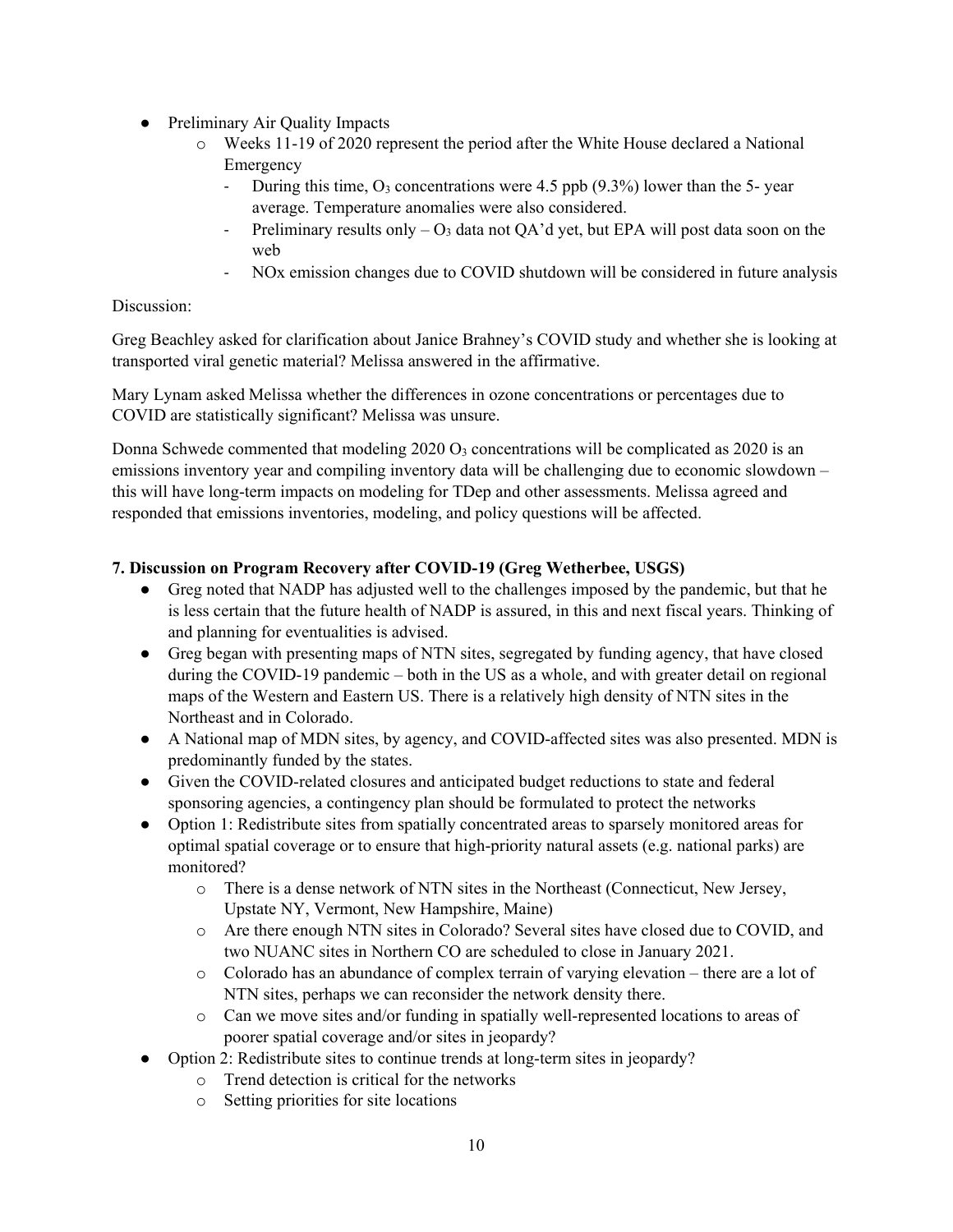- Long-term trends vs. spatial density?
- National maps?
- Sensitive Ecosystems?
- Critical Loads?
- Option 3: Begin reinvention of the networks by developing low-cost, passive, lower frequency monitoring techniques?
	- o i.e. Will wet chemistry continue to be sustainable at this frequency/cost?
- Keeping Sites Funded how will we respond to reductions in funding?
	- o Passing the Hat
		- Reallocation of meeting and travel funds from site sponsors to support sites in jeopardy
		- Reallocate funding from sites in areas with ample coverage to sites in jeopardy with long-term records or in sensitive ecosystems.
	- o Cost saving measures that we can implement now
		- Implement bag sampling ASAP
		- 2-week composite collection (i.e., NEON's approach)
		- Onsite monthly compositing of refrigerated samples by site operators?
- Are 2020 National maps still possible? Will we:
	- o Relax data completeness criteria (QAAG's purview?)?
	- o Estimate missing data with Schichtel Method?

Cari Furiness stressed the importance of cost savings while meeting QA goals, but there are subtleties – some sites may not be able to generate monthly composite samples due to a lack of refrigeration.

Doug Burns signaled that he would equally prioritize protecting the long-term continuity of sites and maintaining adequate spatial coverage.

Kristi Morris stressed the importance of preparing for future funding shortfalls and thanked Greg for his efforts. Kristi commented on the redistribution/relocation of sites and noted that federal land managers are protective of sites under their direct control, and relocation away from federal boundaries is unlikely.

Doug Burns added that USGS is better positioned to relocate sites and is not bound to consideration of specific national parks or forests.

Greg stressed the importance of developing a proactive plan to deal with future budget cuts, to examine the networks and determine monitoring priorities at each location, and assess the flexibility within each agency to better support the networks. Greg stressed the importance of addressing this proactively.

Tom Butler asked if any work has been done to compare composited with non-composited samples. Greg answered in the affirmative and noted that ICAL had compared results from co-located AIRMoN and NTN samplers. While the data might be useful to inform a decision on compositing, the comparison was of event and weekly, not monthly, composited samples. Martin Shafer noted that comparing composited samples (with NEON) has been proposed, and Richard Tanabe suggested that WI06 (Arboretum) might be a good location. David Gay responded that compositing might be problematic chemically, especially for N species. Melissa Puchalski noted that a comparison at only one location might not be sufficient, as a range of atmospheric conditions would need to be studied at various locations.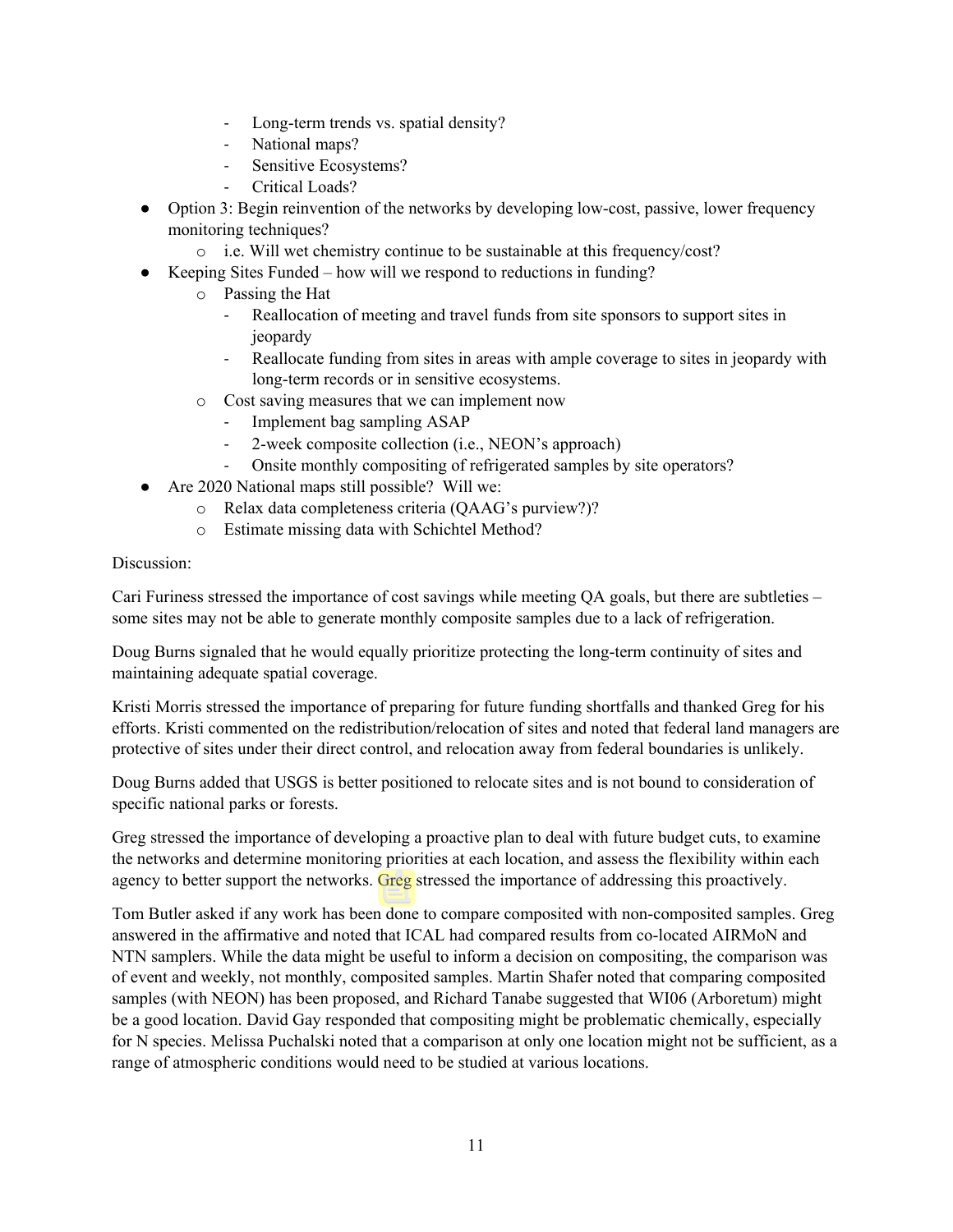David Schmeltz commented that this topic cuts across networks (e.g., MDN), activities (e.g., strategic planning) and discussions among agencies to cut costs and keep networks running. EPA has prioritized long-term sampling for trend detection, but considerations of the broader purposes served by the sites should be given. David noted that we should look at low-cost technologies to fill data gaps and to integrate into existing or new networks. He acknowledged that funding challenges will remain.

Greg suggested that prioritization of measurements and planning for alternate budget scenarios might be first attempted by members of the Budget Committee at the next meeting. David agreed and noted that the Joint Subcommittee forum might not be the appropriate venue. Greg responded that the Joint Subcommittee members bring a wide range of expertise (field ops, technical, etc.) to bear on the discussion, beyond budgetary considerations.

Donna Schwede noted that a consideration of spatial variability addressed by the networks will be highly variable by chemical species – e.g., NH3 vs. mercury. It is also important to consider wet vs. dry deposition of the target species and how this changes with in response to changes in climate, emission sources, etc. Prediction in response to anticipated change is crucial. All the data and networks are important to the modeling community to fill gaps (measurement-model fusion). Models can be used to inform decisions on monitor placement or relocation in future.

Jamie Schauer reiterated the need to plan proactively, but the discussions should start with the Budget Committee and begin with a programmatic analysis of the budget – cutting the number of sites in half does not necessarily cut costs in half. NOS, stakeholders, modelers, measurement experts should be involved but discussions should begin with programmatic budget analysis to inform potential changes to networks due to cuts.

Melissa commented that NTN sites in the Eastern U.S. will be important to PFAS measurements, especially moving forward.

Discussions of network viability and options moving forward will start in the Budget Committee and continue in the Fall 2020 meeting.

# **8. HAL Update (Mark Olson)**

- MDN Numbers
	- o MDN peaked at 131 sites in 2010
	- o Closed 2019 with 84 sites
	- o Sites are needed in the Western U.S.
	- o Currently at 85 sites in 2020
	- o Net loss of 8 sites in 2019
	- $\circ$  Gain of 1 in 2020
	- o There may be cost savings associated with the HAL move to WSLH, and a cost analysis of MDN will be conducted to evaluate
	- o MDN is largely state-funded, and may face significant cuts
- Eurofins Frontier Global Sciences (EFGS)
	- o THANK YOU!
	- o Readiness Validation Plan
	- o Sale of equipment to NADP
	- o Michael (former President) was awesome, helped every step of the way
	- o Most of current staff have moved on. Michael is a contractor, limited contact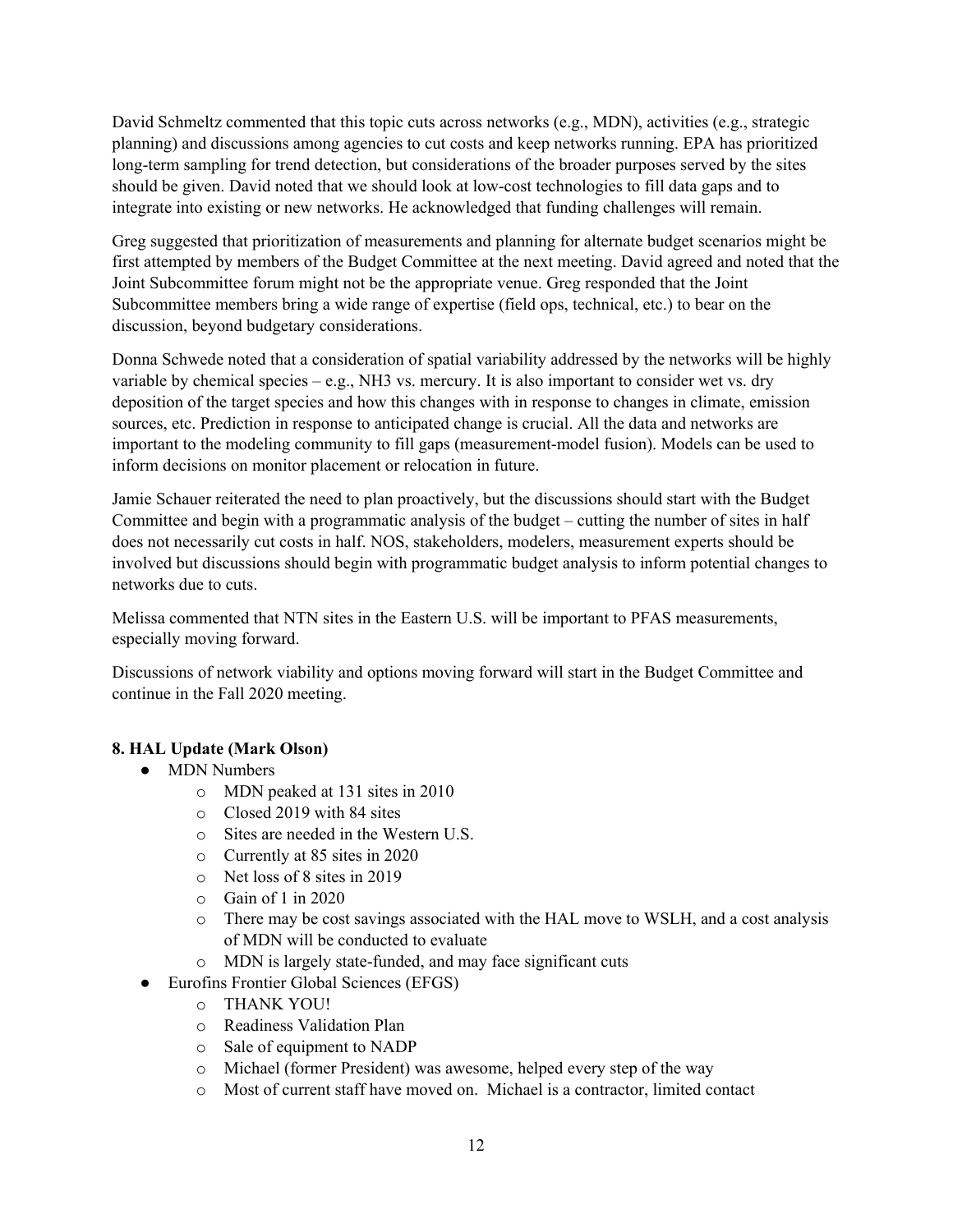- o Requests for 2019 QA data have not been filled
- MDN Equipment
	- o \$25K Coolers and MDN equipment from EFGS
	- o \$12K with local glass blower, thistle tubes and funnels
	- o We're in good shape, with cooler site rotation we have about 2 extra weeks of glassware, about a month's worth of extra coolers
	- o Continue to explore new sample train designs
	- o Cooler site rotation EFGS shipped one cooler per site per week, leading to a number of coolers to pile up at the sites. At WSLH depending on shipping times, sites have designated coolers assigned to them. Local sites may have only 3 in rotation, distant sites typically 5. This helps track coolers, keeps coolers rotating, and limits the number of coolers on site
	- o We keep track of coolers and encourage rotation
- **HAL Transition from EFGS to WSLH** 
	- o Exec decision Fall 2018 to move HAL to WSLH
	- o Original move date set as October 2019
	- o EFGS notified us in January 2019 that the move must be completed the end of May
	- o WSLH then developed an accelerated Readiness Verification Plan
- Readiness Verification Plan Results
	- o Analytical splits were removed due to shipping restrictions (BrCl)
	- o Other Analytical comparisons looked good
	- o Field Intercomparison conducted, 3 sites (WA18, WI06, and WI31), dual chimney N-Con, mid-March to May. With closing of WA18, comparisons were conducted at IL11 (Bondville).
	- o Difference of 10% in the field intercomparison -WSLH was higher
	- o RVP reviewer comments could it be a change in method?
		- Due to timing constraints, WSLH manual Hg system was used for RVP
		- Automated Hg system was installed in April 2019, validated in May, and proved to be equivalent
		- One lab in USGS (Middleton, WI) PT study analyzed samples with both systems, detected a negative bias on the automated system
		- EFGS used the automated system
		- All PT (ECCC and USGS) run on the automated system are acceptable
- **Field Intercomparison** 
	- o Correlation plots of EFGS total Hg measurements (Y) vs WSLH results (X), using both WA18 and IL11 data
		- A problem was noted with negative intercept  $(-1.75 \text{ ng/L})$  using WA18 data was EFGS blank-correcting the samples? No word from EFGS. Slope  $0.90$ ,  $r2 = 0.94$
		- Comparisons with IL11 data better, slope  $0.92$ ,  $r2 = 0.92$ , intercept closer to zero
- USGS RVP PT and beyond
	- o Box-whisker plot of lab results in PT program (USGS) shows a median positive bias (reported- MPV concentration difference) of 0.310 ng/L for EFGS, vs 0.030 ng/L for WSLH, but greater variability
	- $\circ$  USGS (Middleton Lab) automated method was biased -0.670 ng/L from MPV, manual method -0.200 ng/L lower than MPV, illustrating the greater negative bias in auto method
	- o More time was needed for a complete comparison, EFGS vs. WSLH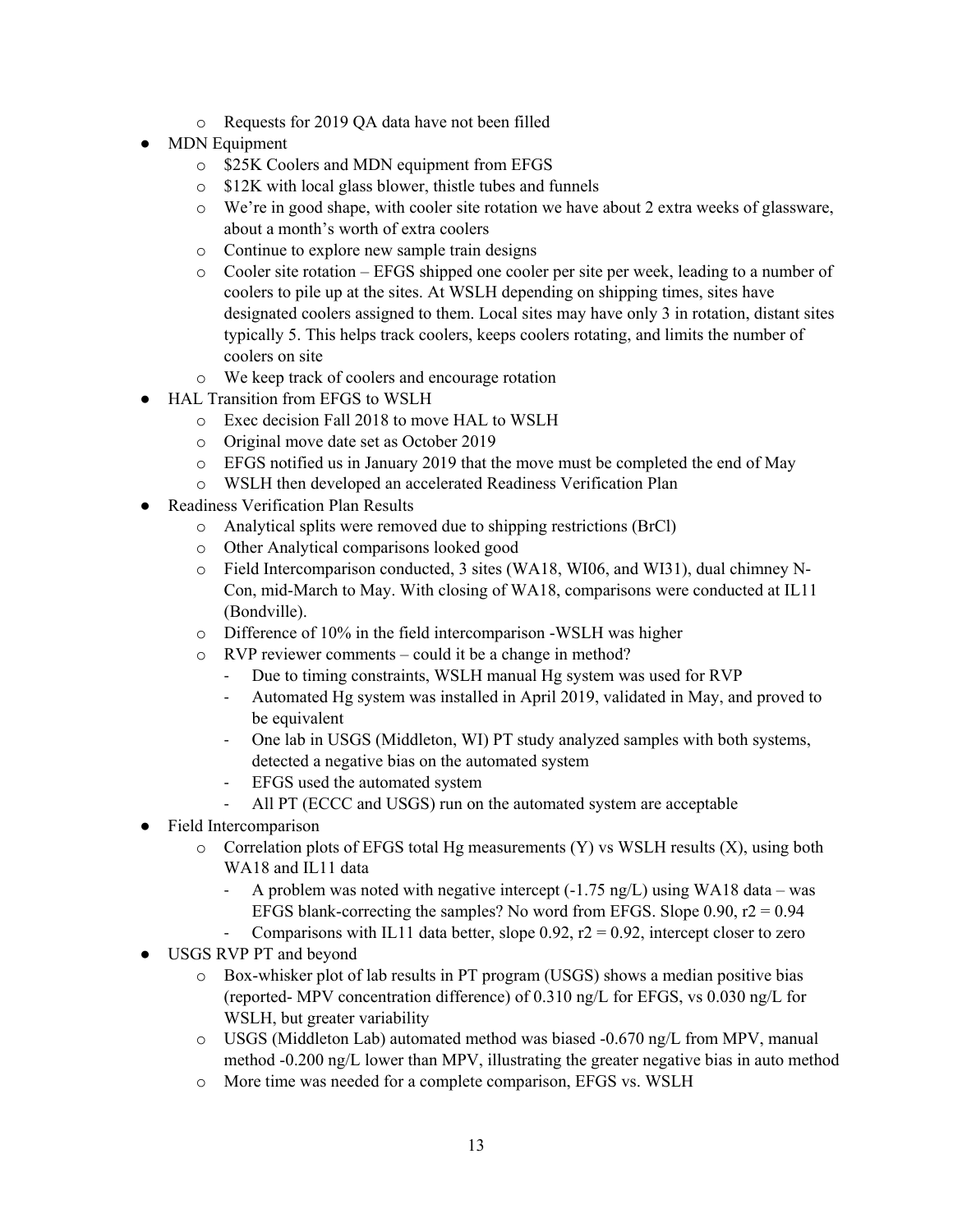- $\circ$  Spike recoveries from WSLH manual system were typically 96-117% (mean 108  $\pm$  7 %) for 5 samples)
- $\circ$  Spike recoveries from WSLH automated method ~80-101% (mean 92.5  $\pm$  6% for 17 samples)
- o WSLH will continue to monitor PT samples and results
- HAL Quality Assurance Report 2019
	- o First WSLH QA report, only from June 1 through end of year
	- o Missing data from EFGS, January through May 2019 will proceed w/o it
	- o Kirsten Widmayer has taken the lead, HAL chemist
	- o She finished this past weekend, out for internal review
	- o Will be available for external review in June 2020
- HAL Quality Assurance
	- o Ongoing QA analyzed for Total Hg at WSLH
		- Monthly checks: Acid Bath (for funnels), Acid Crock (thistle tubes)
		- Weekly checks: Type I water, Sample Train Blanks
		- Each batch checks: Bottle Blanks, Preservative Acid
	- $\circ$  HgT in acid bath and crock not sure how to adjust the warning and control limits
		- HgT < 15 ng/L June-Oct. 2019, increased to > 40 ng/L Dec. 2019, varied from  $\sim$  30 75 ng/L thereafter (to April 2020)
		- Acid bath cleans the sample trains, but is expensive WSLH balanced cost vs. performance
		- Evaporation from bath/crock drives up  $HgT -$  is reduced as DI water added back
		- Acid bath crock  $HgT < 22$  ng/L
	- o DI Water and Sample Trains
		- High HgT in DI water June-July 2019 (2.67-3.39 ng/L)
		- May have contributed to high Sample Train Blanks  $(0.60-1.70 \text{ ng/L})$  at this time
		- Type I water and Sample Train blanks fell markedly beginning August 2019
		- Sample Train blanks tracked changes in water blanks
		- WSLH now monitoring water and Sample Train blanks weekly
	- o Acid Bath to Sample Train
		- Both QA tests are new to the HAL, which is establishing limits for the Acid Bath based on Sample Train blanks.
		- Sample Train blank on  $4/3/2020$  was 0.34 ng/L, above warning limits.
		- Acid Bath on March 6 was 76 ng/L, acid was added to bring to volume
		- It appears an acid bath concentration of 50 ng/L has an effect on the Sample Train
	- o Bottle Blanks and Acid Preservative
		- Bottle blanks as needed purchased in large lots  $(\sim 3$ month supply)
		- Analyzed, average weights calculated to use as the tare weight
		- Acid Preservative is made in batches, analyzed for HgT and distributed into bottles
- Changes and Improvements
	- o One 800 number for all Networks (previously separate numbers)
	- o Improved Quality Assurance
	- o Samples are brominated and analyzed in the Trace Element Clean Lab (polypropylene)
	- o Samples less than 1.5 ml (0.004" of precip) are considered dry
	- $\circ$  Coolers shipped in boxes to save additional shipping charges (extra \$ for coolers)
	- o NTN collocated sites ship NTN samples in coolers
	- o Rotating coolers by site, easier to track and reduces coolers on-site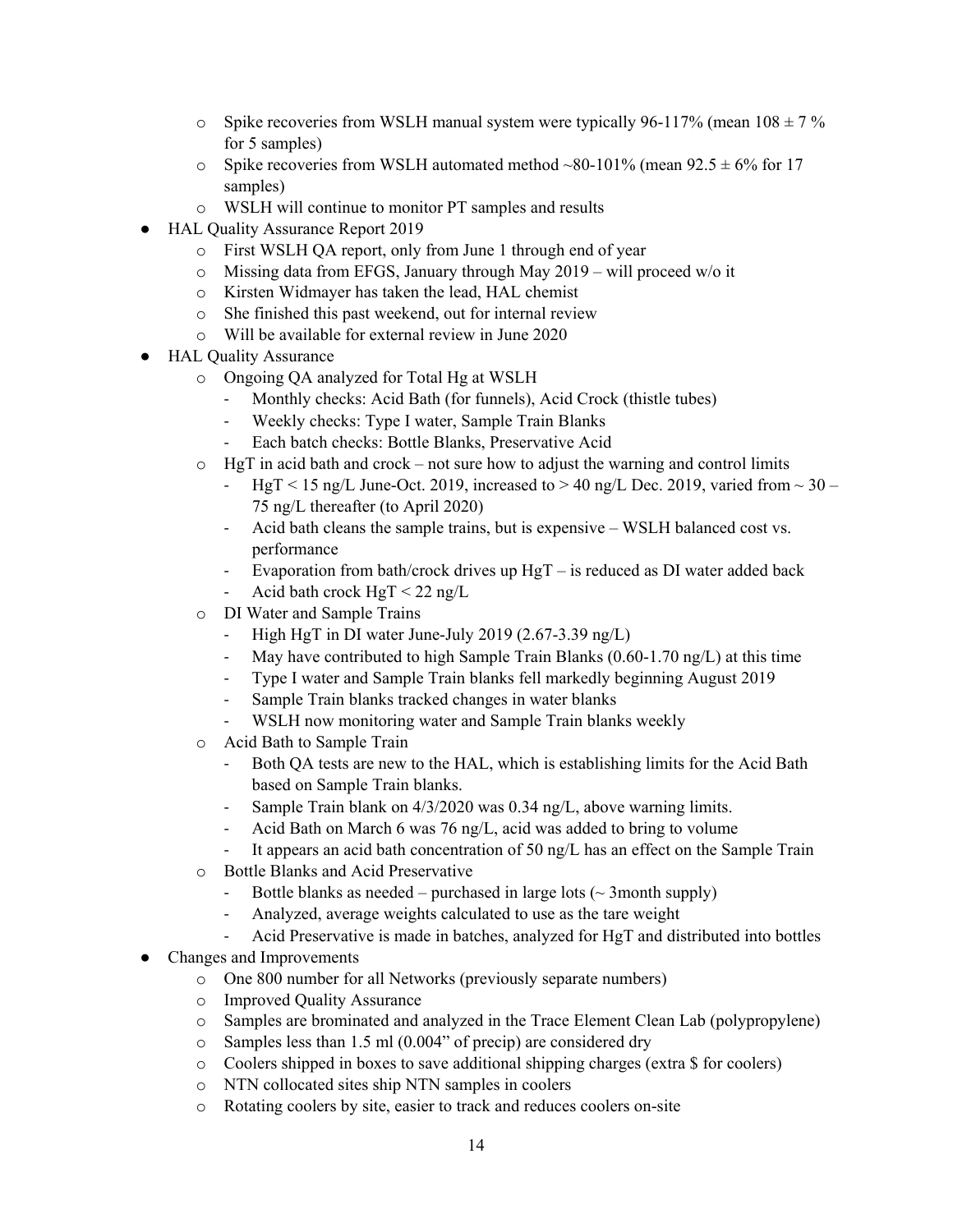- o Tare weights of bottles tracked in the LIMS system
- o Sample weights calculated by the system (EFGS did by hand)
- o Amount of BrCl to add calculated by the system
- o Methyl sites identified by system and amount of subsample calculated
- o Error flagging and notes codes incorporated into the system
- o Sites are emailed their reports directly, as opposed to going to a site and having to download their report.
- MDN Return Shipping
	- o HAL has explored covering return shipping costs for sites (volume discount with UPS)
		- Started with subsample of sites
		- Response was lukewarm
		- Cost would be  $\sim$ \$500/year
		- It's easier to manage if everyone buys in
		- We'll revisit this option under the new Coordinator
- MDN Field QA
	- o Arboretum WI06
		- N-Con Dual Chimney
			- Ongoing field Duplicates
			- Summer spike experiment planned. Taiwan results with NCON collector in summer report low recoveries if sample spiked at start of the week. Revisit at WI
	- o Eagle Heights (future)
		- Aerochem evaporation study revisited
		- N-Con Dual Chimney
	- o Lab
		- Acidification study
			- Must acidify sample to prevent loss of Hg to bottle walls and evasion of Hg
			- Is 20 ml 1% HCl sufficient for a full 1L sample?

Greg Wetherbee commended the HAL for an impressive job on the transition. Greg is very impressed that the HAL is taking on field QA issues that have been needed for some time, and that Bob Larson has harmonized data fields between NTN and MDN data sets.

## **9. Subcommittee Logistics (Melissa Puchalski)**

- Melissa summarized the topics to be addressed in the NOS meeting later in the day
	- o ECCC Hg Passive Pilot Study (Sandy Steffen)
	- o Update on Dry Side Bucket Dust Collection (Janice Brahney/Greg Wetherbee)
	- o NADP Site Survey Report (Eric Hebert)
	- o USGS Next Generation Observing Systems (Mike McHale)
	- o USGS External QA Report (Greg Wetherbee)
	- o Equipment Update (Mark Olson)
	- o Low-power collector modification (Bob Larson)
	- o MDN/AMNet Update (Mark Olson)
	- o AMoN Update (Camille Danielson)
	- o Bag Sampling Update NTN (Chris Worley)
	- o Litterfall Update (Doug Burns)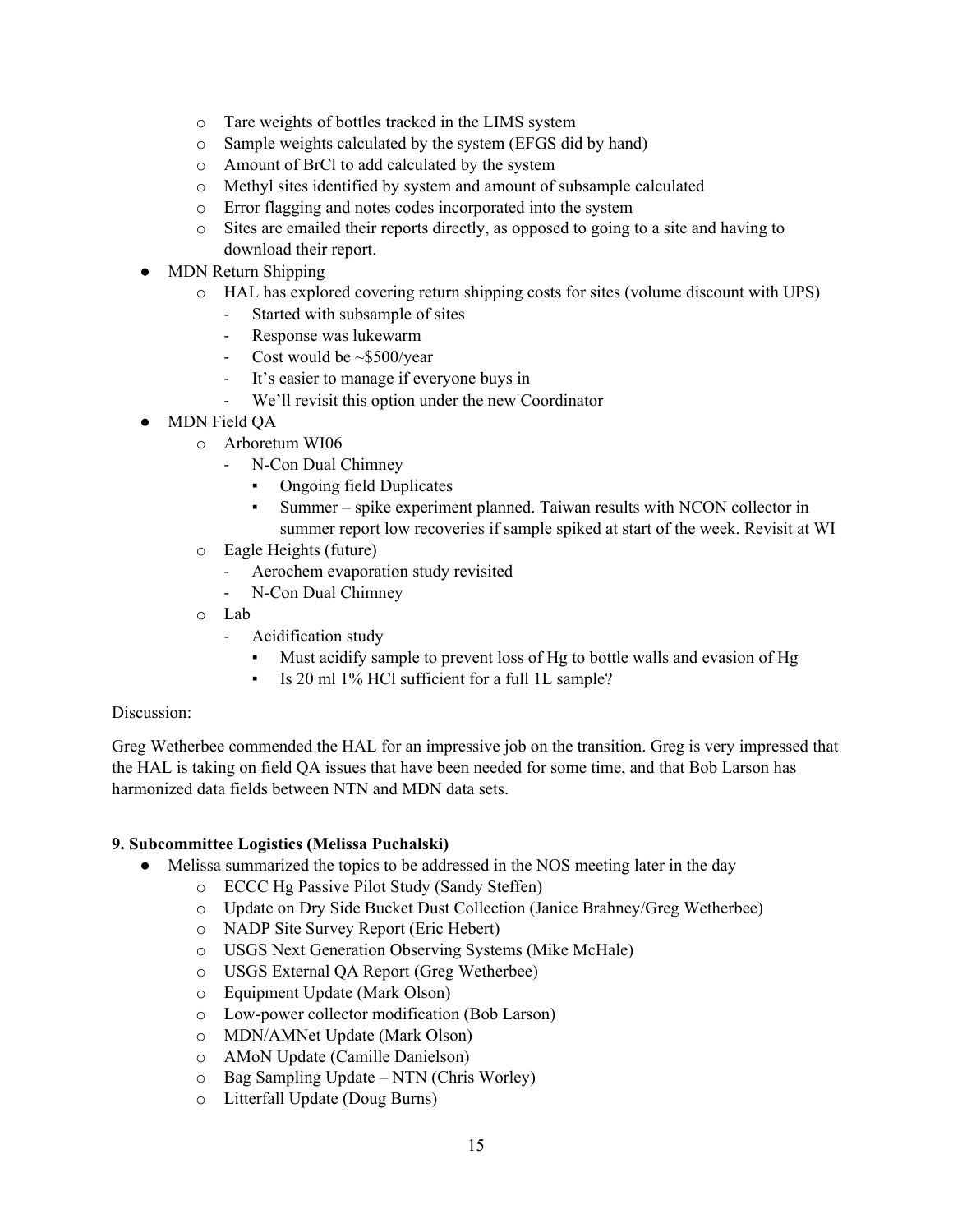- o Wrap-Up (Melissa Puchalski)
- Chris Rogers summarized the topics to be addressed in EOS on May 14
	- o Topics include discussion of the Governance Document
	- o Wikipedia page
	- o Updates on NADP foundation
	- o Discussion of Education Outreach plan
	- o Update on Hg in rain brochure
	- o Status of AMoN brochure
	- o Lengthy discussion of the NADP newsletter and transition to a social media plan
	- o Updates on web page
	- o Round robin from subcommittees
- Melissa summarized the agenda of the Joint Subcommittee meeting on May 14
	- o Subcommittee Highlights: MELD, TDep/CityDep, CLAD, ASMC, NOS, EOS, QAAG, DMAG
	- o CAL Update
	- o PFAS Update
	- o Spring Meeting 2021
	- o Fall Meeting update
	- o Final Discussion/Questions/Wrap-up

# **May 14th 1:30-3:30 EDT**

## **Agenda**

- 10. Subcommittee Highlights 1:30-2:20PM
	- a. MELD (Rick Haeuber/Colleen Flanagan-Pritz)
	- b. TDEP/CityDep (Greg Beachley/Greg Wetherbee)
	- c. CLAD (Jeff Herrick/Linda Geiser)<br>d. AMSC (Andy Johnson)
	- d. AMSC (Andy Johnson)
	- e. NOS (Melissa Puchalski)
	- f. EOS (Chris Rogers/Catherine Collins)
	- g. QAAG (Camille Danielson/Martin Schafer)
	- h. DMAG (Bob Larson)
- 11. CAL Update (Chris Worley) 2:20-2:40PM
- 12. PFAS Update (Martin Schafer) 2:40-2:50PM
- 13. Spring Meeting 2021 (Winston Luke) 2:50-3:00PM
- 14. Fall Meeting (Greg Wetherbee) 3:00 3:15PM
- 15. Final Discussion/Questions/Wrap-up (Melissa Puchalski) 3:15-3:30PM

# **10. Subcommittee Highlights 1:30-2:20PM**

## **MELD (Rick Haeuber, USEPA/Colleen Flanagan-Pritz, NPS)**

- MELD Spring 2020 Meeting Objectives
	- o Inform MELD participants on Minamata Convention on Mercury-related activities, including the effectiveness evaluation, as discussed at the January US Government - Technical Experts Group meeting on Mercury Monitoring Data Gaps and Needs.
	- o Identify how MELD can help inform the Minamata community going forward.
	- o Discuss potential concrete activities that MELD can undertake, including a Mercury Measurement Concept Paper to help plan for or meet future atmospheric mercury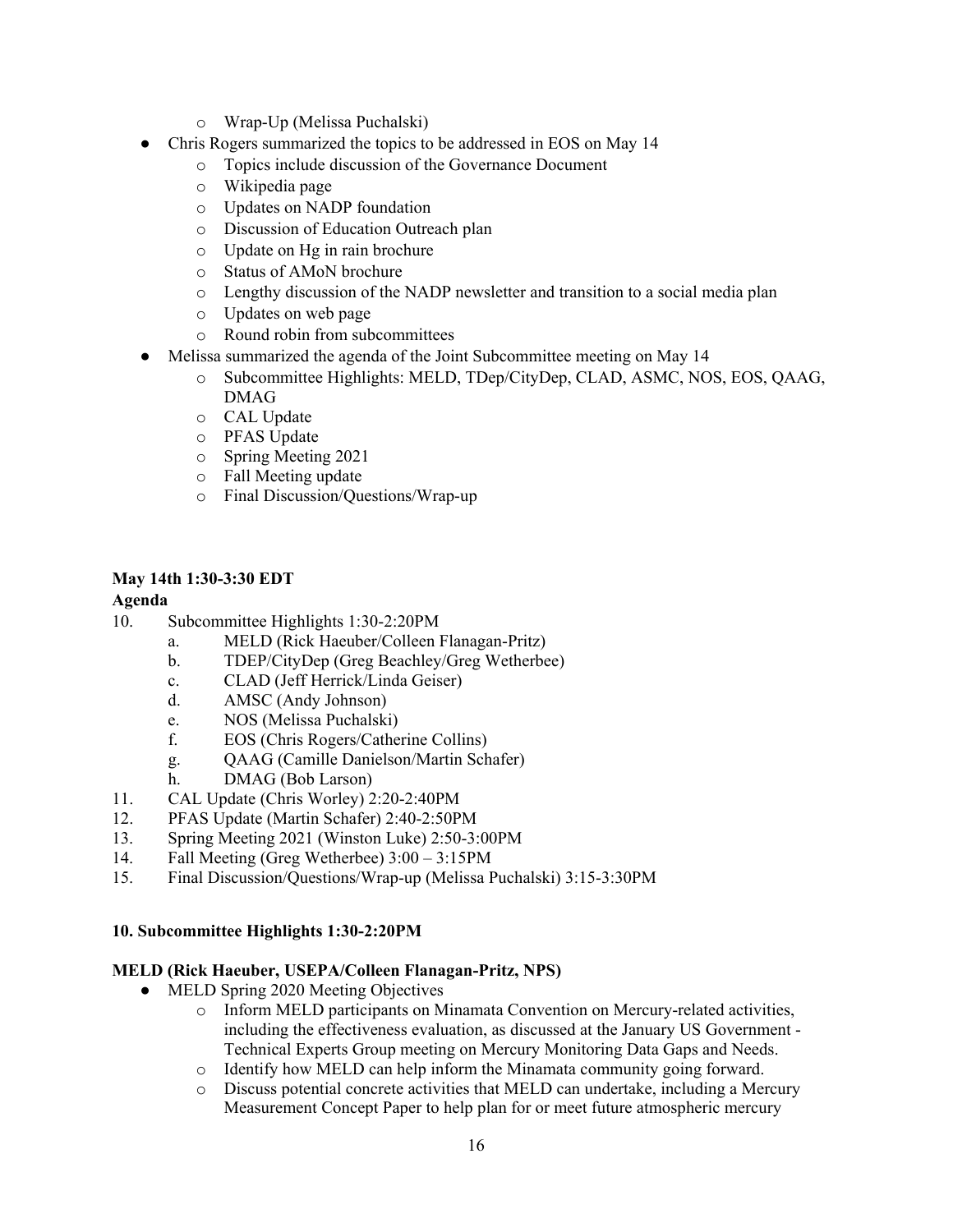monitoring needs, and how to link deposition with ecological receptors to test the efficacy of mercury reductions.

- o Define next steps and plans for the Fall 2020 meeting.
- MELD Agenda Day 1, Monday, May 11
	- o Topics of Discussion:
		- Background and intro to the US Government (USG) Technical Expert Group (TEG) on mercury monitoring data and gaps, in the context of the Minimata Convention on Mercury (D. Krabbenhoft, USGS)
		- Updates from COP3 Minimata Convention on Mercury, and how MELD can contribute (Liz Nichols, Dept. of State)
		- Discussion
		- USG-TEG presentations and discussions on mercury monitoring data and gaps (C. Flanagan Pritz, NPS)
			- Air (D. Krabbenhoft, USGS)
			- Modeling (R. Bullock, EPA)
			- Biota (C. Eagles-Smith, USGA)
			- Multi-Media (C. Eckley, EPA)
- MELD Agenda Day 2, Tuesday, May 12
	- o Day 1 Recap (R. Haeuber and C. Flanagan Pritz)
	- o Mercury measurement concept paper, and discussion (D. Gay, MADP PO, K. Morris, NPS, D. Schmeltz, EPA)
	- o Linking deposition with ecological endpoints of impairment discussion paper (C. Eagles-Smith, USGS, and C. Flanagan Pritz)
	- o Round robin recent related work (all)
	- o Wrap up (R. Haeuber and C. Flanagan Pritz)
- MELD Action Items
	- o Provide comments on USG background papers air, modeling, biota, multi-media in the context of the Minamata framework, requested by June 1.
		- Documents to be (re-)circulated within the next week, alongside framework.
		- More input requested from the MELD community after the annotated monitoring guidelines are provided in 2nd wave of preparation for COP4
	- o Form measurement (and modeling) workgroup to include planning for future webinars/in person workshop to facilitate evaluation of additional Hg measurements to be made by NADP.
	- o Explore directions and options for estimating deposition at certain paired dragonfly sites, in order to link deposition with ecological receptors. Also explore creating paired sites for the future.
	- o Plan for in-person or virtual Fall 2020 meeting.
	- o Introduce a motion at Executive Committee Meeting to move from ad hoc to permanent science committee status.

# **TDEP/CityDep (Greg Beachley, USEPA)**

- The Spring TDep meeting had one motion to nominate and voted to approve Katie Benedict as the new TDep co-chair in place of out-going co-chair John Walker. Congratulations to her.
- Had some additions from the Fall TDep Ag workshop and CityDep participants.
	- o Meeting was well-attended virtual access may improve attendance
	- o 84 different attendees and stayed over 60 attendees throughout the meeting
- Intro presentation
	- o 2019 Annual report
	- o TDep Charter reauthorization was discussed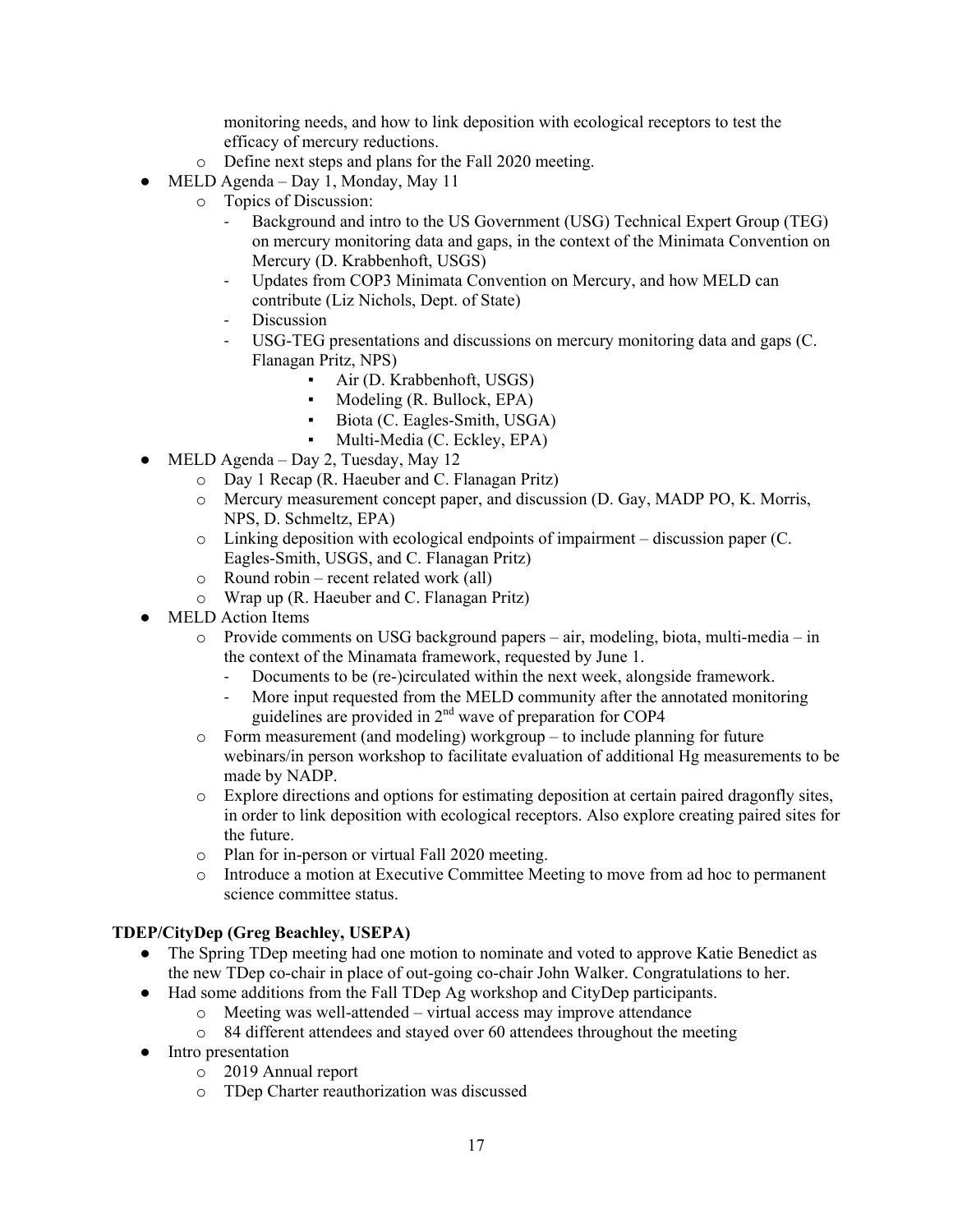- John Walker gave the Stakeholder Workgroup update
	- o recapped the 2019 Fall TDep Ag workshop
	- o walked through the Workshop Summary report (examples of a presentation summary and panel discussion summary)
	- o Timeline set with the goal to complete Summary by the 2020 Fall meeting.
	- o After that, focus will be on Stakeholder engagement plan and communication piece to Ag Community.
	- o Rich Grant gave update on the NIFA NCDC233 proposal to link in the Ag community to Nr issues. Looking to bring in more agricultural stakeholders. Proposal due in September.
	- Greg Beachley gave the update for the Measurement Model Fusion Workgroup
		- o Have a draft new script in ArcPy and will run with ArcGISPro
		- o Script was written by Sonoma Tech (subcontractor to Wood on the EPA CASTNet contract. Nathan Pavlovic and Changsy Chang walked us through some of the technical details and a good discussion followed.
		- o Summer work will focus on error evaluation and bug fixes and be a focus of the Workgroups.
- Directly related, Kristen Foley of EPA/ORD gave a nice update of the CMAQ v5.3 time series. Good to see all the work behind-the-scenes and get idea of large scope of product. Expect the 2010 (comparison year we'll use in TDep) finished this summer/fall which will line up well with completion of the script transcription.
- Amanda Cole presented an update of the Global Atmosphere Watch MMF for Global Total Atmospheric Deposition steering committee
	- o focus on global total atmospheric deposition maps and how deposition relates to UN sustainable development goals.
	- o Of particular global interest in the impact of O3 deposition on agriculture.
	- o Near-term projects
		- producing an implementation plan and state of the science overview
		- focus on how to link regional models (like TDep) to develop methods for global models or ensemble models.
		- involve a lot of "data harmonization" or reconciling different methods/strategies.
- Amanda Cole again presented on ADAGIO update on ADAGIO.
	- o Model background & Comparison to TDep 2010 (will be publication)
		- overall good with slight TDep bias  $(-0.5\pm1.2 \text{ kg N} \text{ ha-1})$ 
			- breakdowns of reduced/oxidized and wet/dry components indicated that some artifacts occuring in wet.
	- Arise from differences in handling the Precip depth measurements  $\&$  modeling
- Mike Bell gave an update on the Deposition Uncertainty workgroup. Several projects on-going:
	- o John Walker is conducting a (now-COVID delayed) study at Duke Forest to compare flux and throughfall measurements
	- o Downscaling of modeled grid deposition data into land-use types is moving forward.
- Todd McDonnell gave a presentation on modeled TDep and CMAQ deposition differences and how those impact Critical Load exceedances.
	- o will be published in NPS report very soon.
	- $\circ$  A good discussion followed on the biases and some wet/dry breakdowns and why they may have occurred.
- Chris Rogers gave an update from EOS
	- o Update on Social media replacing the NADP newsletters
	- $\circ$  TDep will be in for an annual update ( $\sim$ 2 to 4 posts) currently for May 2021.
	- o 2-page visual-based Fact sheet on the TDep white paper
		- First draft completed; Looks good, still revisions needed, target date is the Fall meeting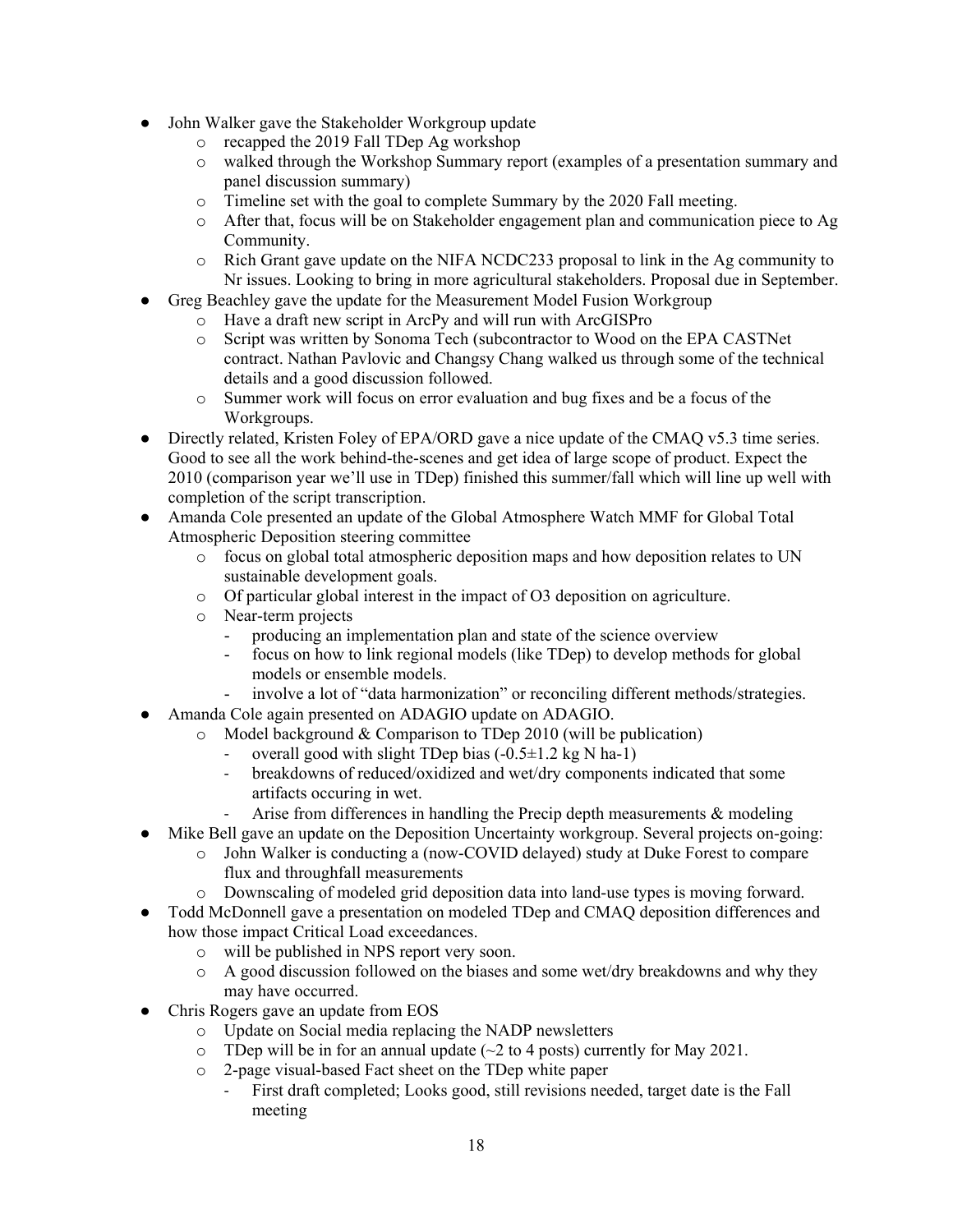- o TDep flux metadatabase
- o Looking to post on the NADP website the data submittals received and a new data entry
- City Dep was given a forum for updates at the TDep biannual meetings. Many common goals and interests in spatial representation of urban deposition and measurement sites.
	- o NSF proposal in the works (lead has been selected)
	- o Many sites are shutting down with the COVID-19
	- o Completing sampling intensives in Boulder and Ft. Collins in Jan 2021
	- o Boston studies on urban N deposition variability still on-going.

## **CLAD (Jeff Herrick, USEPA/Linda Geiser, NFS)**

- Monday Session: Applications of CLs by Federal Agencies
	- o Participants: 71 from US, Mexico, Canada
	- o Presentations:

.

.

- Wilderness System
- NPS Planning
- FS Planning
- BLM NEPA
- NPS Clean Air Act permitting
- FS National Scale Assessments
- EPA NO<sub>x</sub> and SO<sub>x</sub> secondary standards
- Wednesday: CLAD Business meeting
	- o Approved Fall meeting minutes
	- o Mike Bell reported on the virtual UNECE ICP 2020 Meeting
	- o Mike & Jason Lynch continue to plan for the CLAD Fall 2020 Symposium
	- $\circ$  Mike Bell reported on his work with John Walker on Deposition Uncertainty & work with Linda Pardo on Critical Load Synthesis
	- o Jason Lynch update on the Critical Loads Database
	- o Chris Clark update on Critical Loads uncertainty
	- o CLAD outreach update from Linda Geiser and Jen Phelan.
	- o Linda previewed one of the Critical Load videos that will go up on YouTube
	- o Great round-robin session of updates from CLAD members & captured in shared google doc

## **AMSC (Andy Johnson, Maine DEP)**

- Andy decided not to convene AMSC as part of the Spring meeting
	- o Will wait until late June
	- o Andy has not been able to find a co-chair for AMSC, and his time has been taken up elsewhere
	- o Conference calls outside the Spring/Fall meetings may be prove to be more a productive venue for AMSC business
	- o Andy hopes to present updates to AMSC as part of the Fall meeting

## **NOS (Melissa Puchalski)**

- ECCC Hg Passive Pilot Study (Sandy Steffen)
	- o 27 countries involved
	- o 5 NADP sites included
	- o ECCC not allowed in the laboratory. Sites are holding their samples.
- Update on Dry Side Bucket Dust Collection (Janice Brahney/Greg Wetherbee)
	- o Good agreement between dust samples and IMRPOVE
	- o Published results in Aeolian Research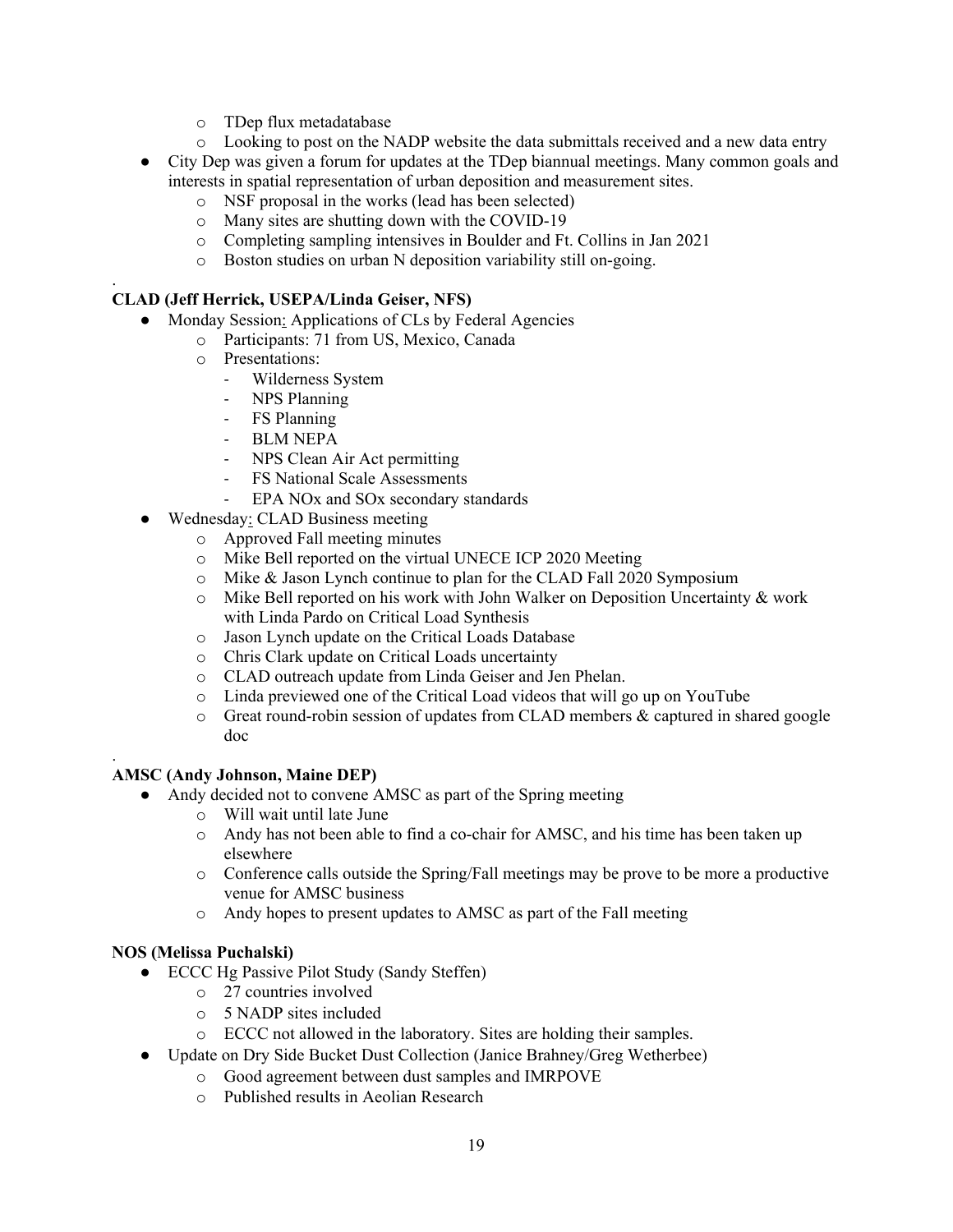- NADP Site Survey Report (Eric Hebert) 2:50 3:00 PM
	- o PO will develop a plan for virtual surveys and quicker review of precip to identify issues.
	- o Moving forward the Program Office will
		- Write a script to identify when precipitation is present, the collector event recorder is logging time (it's open). We will flag data and address the problem directly with the Sponsor and Operator.
		- Meet quarterly with EEMS to identify problems and needed improvements.
		- Create a "siting criteria" help sheet, have pictures of what your site should and shouldn't look like. We can include these packets in the bucket boxes so the end up in the hands of the user.
		- Look into the N-Con NTN lid seal rigidity issue, is there a difference/problem?
		- Purchase or create a widget that will hold the N-Con NTN motor in place to create a better lid seal.
- Doug Burns gave an update on the USGS/NGWOS project
- Equipment Update (Mark Olson)
	- o Motion: Program Office to purchase a KJJ sampler and collocate with Aerochem, N-Con, and CAPMoN samplers at Eagle Heights – motion passed
- $\bullet$  Bag Sampling Update NTN (Chris Worley)
	- o Motion: To proceed with the Canadian style (Mylar/polyethylene) bag if:
		- The initial bag resin tests demonstrate NADP chemical constituents are less than NTN network MDLs. This will be performed in conjunction with ECCC/CAPMoN (this was completed last week and all resin bead extractions less than network MDLs
		- Acceptance based on approved bag quality language in the vendor contract
		- If the above two conditions are not met, then the PO will proceed with the original polyethylene bag rollout and will continue to assess and characterize low level losses of ammonium and phosphorous. – motion passed

## **EOS (Chris Rogers, Wood/Catherine Collins, USFWS)**

- Approved EOS minutes from the November 5, 2019 meeting
- Old business
	- o Governance handbook

Motion: Move forward with the proposed changes to the Governance Document related to the EOS name and mission changes and add award section.

Add: potential MELD

Edit: Eurofins and AIRMoN

- o Wikipedia page
	- Page is up
	- SOP developed and will be fine tuned
	- Committees will look at to add content/links
- o Foundation letter
	- On NADP Webpage
	- Outreach to past members/interest parties
	- Giving Tuesday
- o Education outreach plan
	- Committee formed: Donna Schwede, Amy Mager, Beth Boyer and Camille Danielson
	- Look into Science Fair/Video lessons/Zoom meetings with a scientist
- o Mercury in the Rain brochure
	- Draft prepared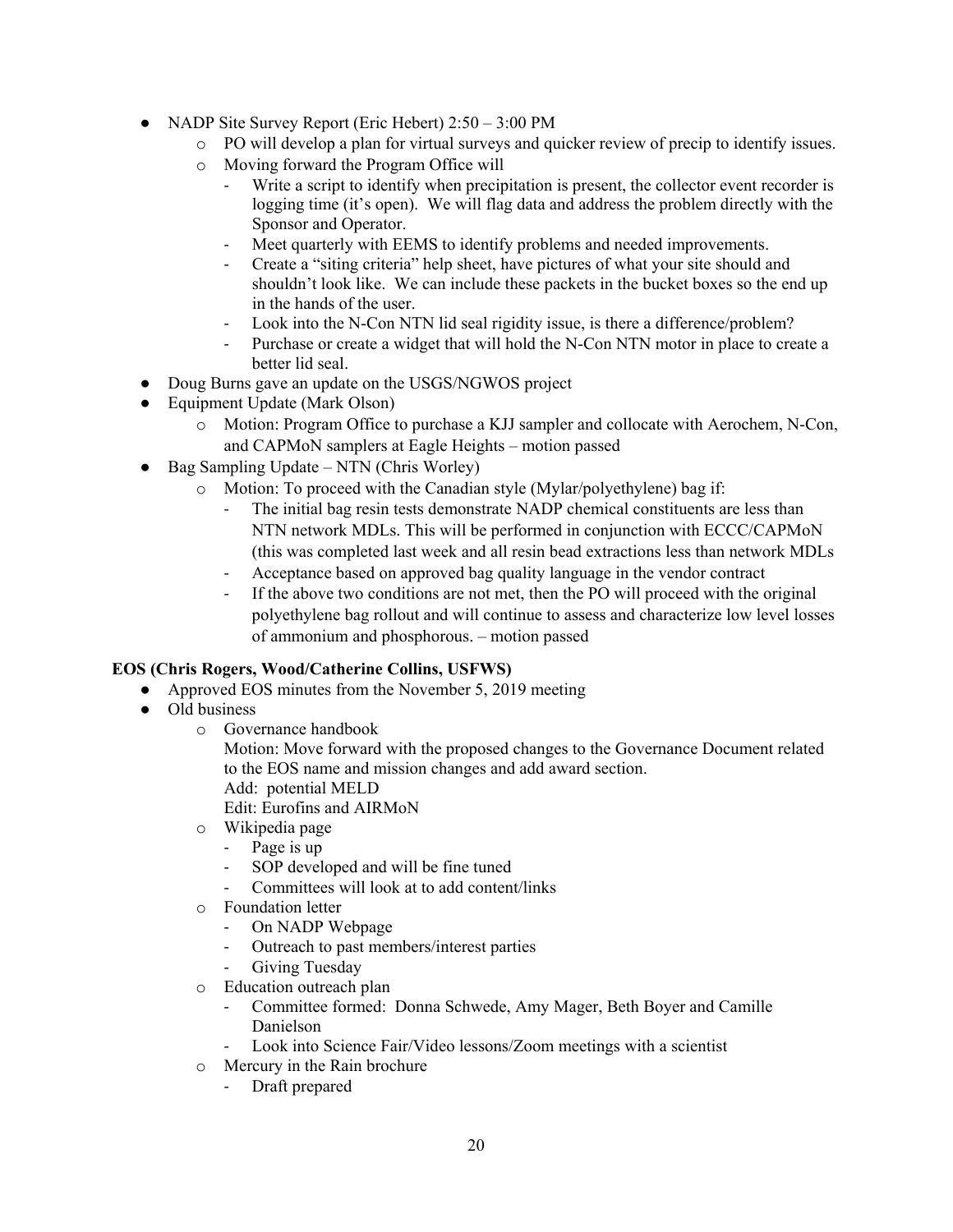- Committee formed: David Gay, Doug Burns, Beth Boyer, Mark Olson, MELD Steering Committee Representative
- o AMoN brochure
	- Bob to update maps
- o NADP Social Media Plan
	- Proposed plan
	- Developed calendar and post guidelines
	- EOS will fine tune plan and get to committee chairs
- o Web page
	- PO is working on updating and making mobile friendly
- Committee/Lab Outreach Forum and Reporting
	- o CLAD
	- o TDep
	- o AMSC
	- o NOS
	- o DMAG
	- o QAAG
	- o CityDEP
	- o MELD
	- New business
		- o Meeting Minutes Motion: NADP Executive Committee, subcommittees, science committees and ad hoc committees shall submit draft minutes to their meeting attendees for approval within one month from a meeting. Online polling of the committee meeting attendees within an additional two weeks shall be sufficient for approval.
		- o Outreach for Fall Meeting
			- Developed initial list
			- Tabled work until meeting format determined

# **QAAG (Camille Danielson, WSLH/Martin Schafer, WSLH)**

- Met via teleconference April 29
- Site Survey Status The COVID pandemic upset the EE&MS field schedule. Only a few sites have been visited so far this year. Eric will update everyone when site surveys resume. Looking at field data storage issue.
- Documents being revised/completed:
	- o HAL/CAL QAP
	- o CAL QAR
	- o HAL QAR
	- o Network QMP
	- o Network QAP
	- o HAL RVP
	- o SOPs
- External Audits Combined CAL and HAL reviews are a good idea, but PO review requires different skill set, preferably reviewers from the Budget Committee. Would like a HAL review as soon as possible. Suggested a prequel PO meeting this summer after Budget committee.
- Action Item for Fall: Wait until the fall to see what is going on with COVID-19 to plan for the CAL/HAL and PO reviews.
- General QA Updates
	- o Internal Audits are being done
	- o SOPs are up-to-date, and TOC .pdf is posted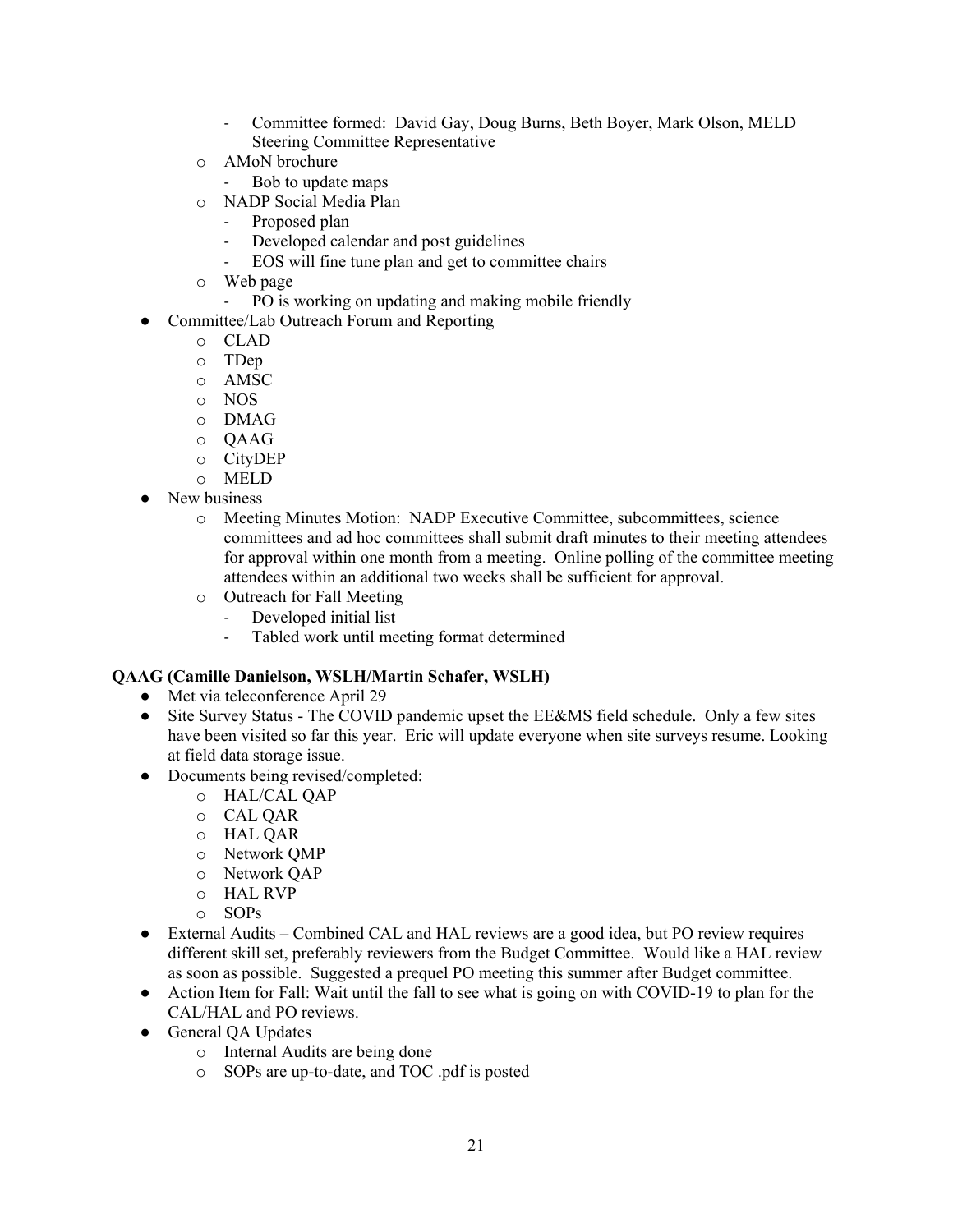- $\circ$  MDLs 2020 Based on samples that undergo the entire process. Switched from buckets to bags to prepare for bag sampling. However, losses in nitrate, ammonium, and phosphate complicated that process. NTN and MDN MDLs have been validated for 2020 and are the same as 2019. AMoN MDLs are slightly lower than last year and will be updated.
- HAL Updates Going well Reporting preliminary data to sites and to the web is a priority moving forward.
- $\bullet$  Bag analyte loss study update Chris covered this in NOS
- Data/LIMS Updates CAL is working back toward 90-day data turnaround despite many challenges. Currently, CAL output is 120-day turnaround time for NTN and AMoN; MDN 180- 210 days. Delay in MDN because of transfer of LIMs to WSLH.
- pH Bias and pH calibration error Chris covered in Joint
	- o May mean historical (prior to 2/4/2020) WCAL data biased low on the low end due to incorrect calibration parameters  $\sim 0.05$  to 0.15 units and not stirring may also cause a bias. A statement in the data notes on the web site will be prepared ASAP.
- Eagle Heights Site Update soon will have 2-3 electronic rain gages, NTN samplers, MDN samplers, another evaporation study on the N-CON will be implemented.
- QA at Arboretum dual chimney NCON doing duplicates. Acidity study have samples been acidified enough to keep Hg in solution.
	- o Moving forward with field QA!
- AMoN Shelter "Audit" = AMoN shelter audit package ready to go and should be deployed in May. This will be a compilation of site surveys and AMoN sampler/site photos to ensure that the shelters are meeting criteria and are being maintained properly
- AMoN Network QC due to COVID -Radiello is in Italy with known COVID epidemic. It was unknown whether Radiello was going to be able to continue to supply AMoN. AL is now going back to normal QA/QC protocols for duplicates, blanks, June deployments on.
- Not discussed in QAAG but came about as a result of QAAG feedback on QA documents. Martin and I would like to organize a Data Quality Objective "Summit".
	- o This would cover the importance of the QA programs internally and externally AND brain-storm how best to use those data.
	- $\circ$  Also include a look at the qualifying of data for all our networks as referenced in my AMoN presentation.
	- o A new flagging strategy, new ways to determine MDLs or reporting limits, potential revisions to how field/lab QA data are collected, could all be all discussed.
	- o We want participants from the greater NADP community as well as external experts to provide input and attend this summit. Please let me know now or contact Martin or me if interested. More details will be provided later this Spring.
	- o Martin encouraged wide participation within and external to NADP.

# **DMAG (Bob Larson, NADP Program Office)**

- Data Turnaround
	- o NTN 120 Days
	- o AMoN 120 days
	- o MDN 210 days
- Programming developments
	- o Combining multiple systems (CAL, HAL, Precip, PO) into 1 comprehensive and consistent system
		- Integrated MDN into the LIMS
			- Consistent with NTN
			- **•** Improved precipitation integration
	- o Trained a programmer in all things NADP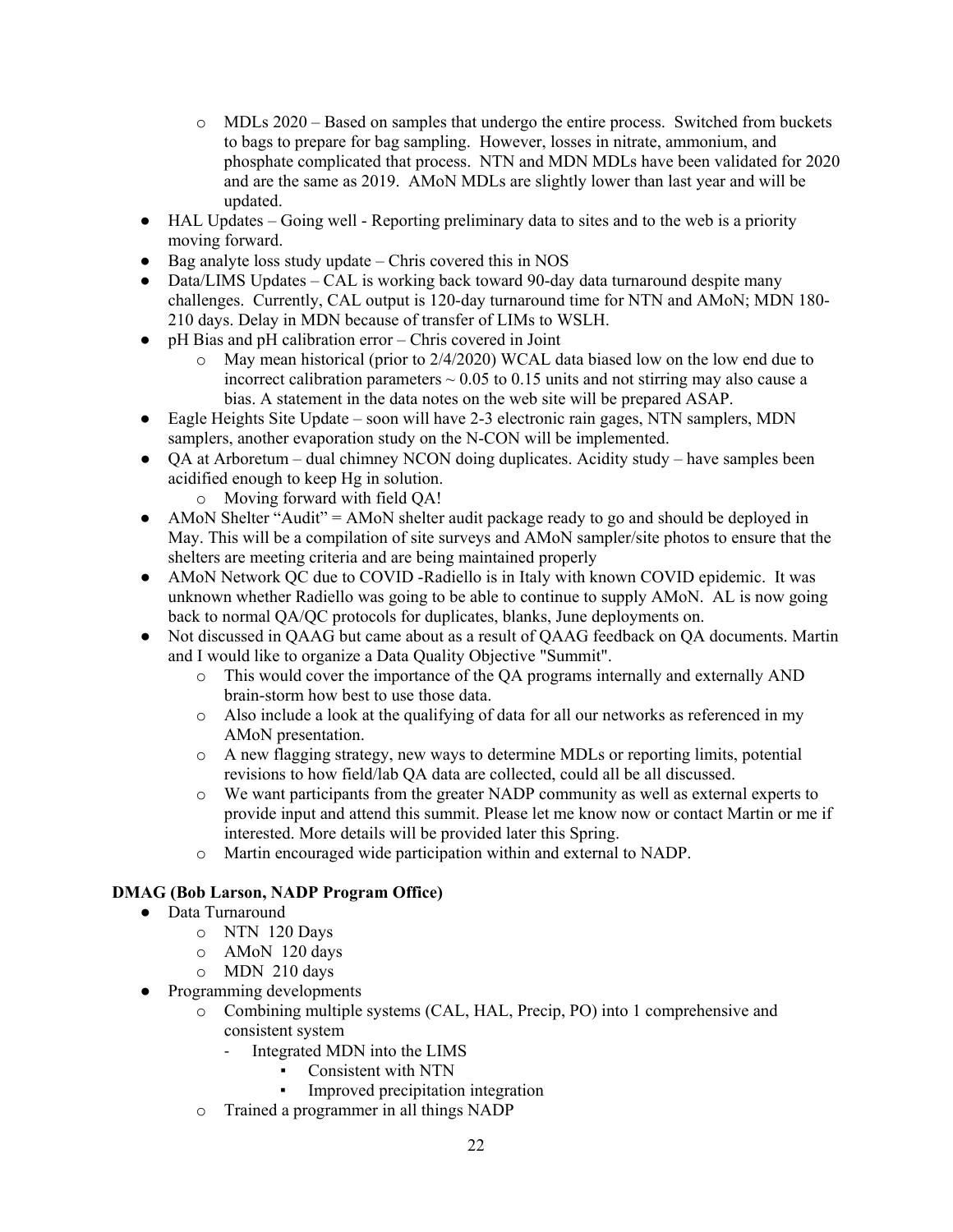- Bob will now take a lesser role in LIMS development
- o To come:
	- Revamp precip review
	- Update the NTN system with the new precip
	- Query/Reporting system for internal staff
- Mapping
	- o Generate 2019 maps earlier
	- o Maintain consistency with TDep
	- o Convert to ArcGis Pro
		- Incorporate Tdep changes in interpolation and grid production
		- Grid size, projection, datum, process
		- Modify existing scripts for map display, outputs
- Website
	- o Plan is for UW DoIT to convert to WordPress, manage the site.
	- Still in early talks.
	- o Second meeting soon
- 2020 Goals
	- o Get and stay caught up with data
	- o Web site conversion
	- o Mapping updates
	- o LIMS development
	- o Data Analysis project: NTN SL scores better to identify data outliers (contamination)

# 11. **Litterfall Update (Doug Burns, USGS)**

- Future directions
	- o In 2019 the network was operating in hybrid mode USGS cleaned, prepped, and shipped the samplers, and received them. WSLH performed the freeze drying and analysis.
	- o For next season WSLH will handle entire process
- Data to 2016 season is publicly available (2 different links -UW and USGS)
	- o Doug plans to post the 2017 and 2018 data this year
	- o Plans to thoroughly cross-reference the data links to make for easier access to data
	- o UW has received most samplers, but some sites did not ship due to COVID
- Current collection protocols
	- o 8 samplers are randomly deployed in a 10 x 10 m forest plot
	- o Each site has multiple collections thru the litterfall season
		- Most sites have 2-3 per season
		- Southern sites have more longer litterfall season
	- o 4 samplers analyzed for HgT
	- o 1 analysis for MeHg weighted sample form the 4 collectors
	- o Second set of 4 collectors used for litterfall mass only
		- Litterfall mass shows greater variation than the Hg concentrations
	- o Biggest challenge for time and cost of network
		- Freeze-drying litterfall is the most time and labor-intensive procedure
		- Some samples are very wet and require more time to dry
- In order to save time and costs, can we reduce samplers from 8 to 4 per site?
	- o What is the benefit of the 4 extra collectors?
	- o Will going from 8 to 4 affect precision and accuracy of measurements?
	- o Currently, 4 samples from multiple collections at each site are mass weighted to calculate an annual total Hg concentration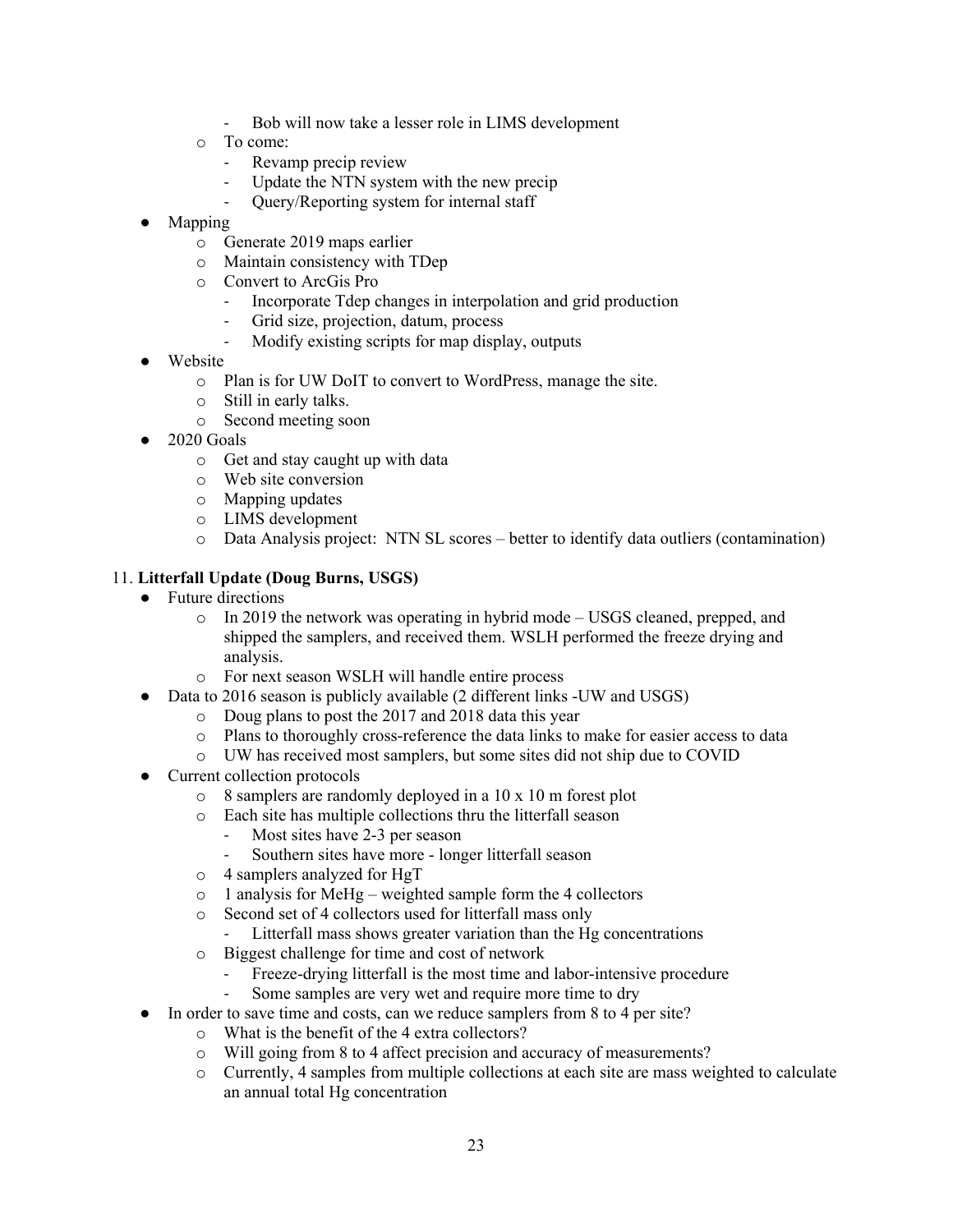- Mean of the 4 represents the site for the year
- o Sum the mass for each of the 8 collectors for entire season
	- Deposition = mean  $HgT$  concentration  $*$  mean mass
- Analyze 2017-2018 data to calculate deposition using 4 vs 8 collectors
	- $\circ$  Scatterplot of the annual Hg litterfall load calculated with 8 collectors (Y) vs 4 (X) Slope of 0.97 ( $p<0.001$ ),  $r2 = 0.98$ . Slight positive intercept
	- o Some variation in calculated loads but no significant bias in deposition
	- o Precision: standard deviation of deposition value for each site for each year, 4 vs 8 collectors
		- Both median and mean SD are slightly higher with 8 vs 4 collectors
		- Comparison test of SD shows little difference
		- Mean %RSD (8 vs 4 collectors) almost indistinguishable, median a little higher for 8 collectors than 4
- Conclusion reducing the number of collectors from 8 to 4 will not significantly affect  $Hg$ deposition estimates (accuracy or precision)
	- o Literature is demonstrating the importance of litterfall as a vector for Hg deposition to forested ecosystems, and the measurements will prove increasingly relevant
	- o Try to expand the network to grass and shrublands? How to accurately collect litterfall in Western forested sites?

## **Motion: Beginning with the 2020 season, change the number of collectors deployed for sampling in the Mercury Litterfall network from 8 to 4. Moved by Mark Olson, second by Winston Luke. Motion passed.**

## **12. CAL Update (Chris Worley, WSLH)**

- Current Staffing
	- o 12 employees as full staffing levels
	- o Recent changes
		- Kirsten Widmayer promoted to HAL chemist
		- April Grant moved to private sector
		- April was replaced with Nichole Davis
	- o 2 current vacancies under Amy Mager
	- o Current hiring freeze at the lab
		- Share Nichole and Kirsten to help as needed
		- Occupational health lab chemist is helping out as well
- COVID-19 Response
	- o Staffing
		- Provide isolated or distanced work spaces
		- Split shifts
		- Fewer staff on slow days
		- Work from home data entry, data review, analytical QC review, SOP review
	- o Implications of staffing changes
		- Minor slow down; processes normally completed in 1 day now spread over 2 days
		- Overall turnaround time not impacted
	- o Supplies
		- Increased order of certain supplies at start of pandemic (e.g. AMoN cores- approx. 1500 costing \$17K)
		- April 14<sup>th</sup> stopped sending out AMoN duplicates during Pandemic to save on samplers. Will resume duplicates for June 9<sup>th</sup> deployment.
		- PPE has become scarce and ordering requires special request through UW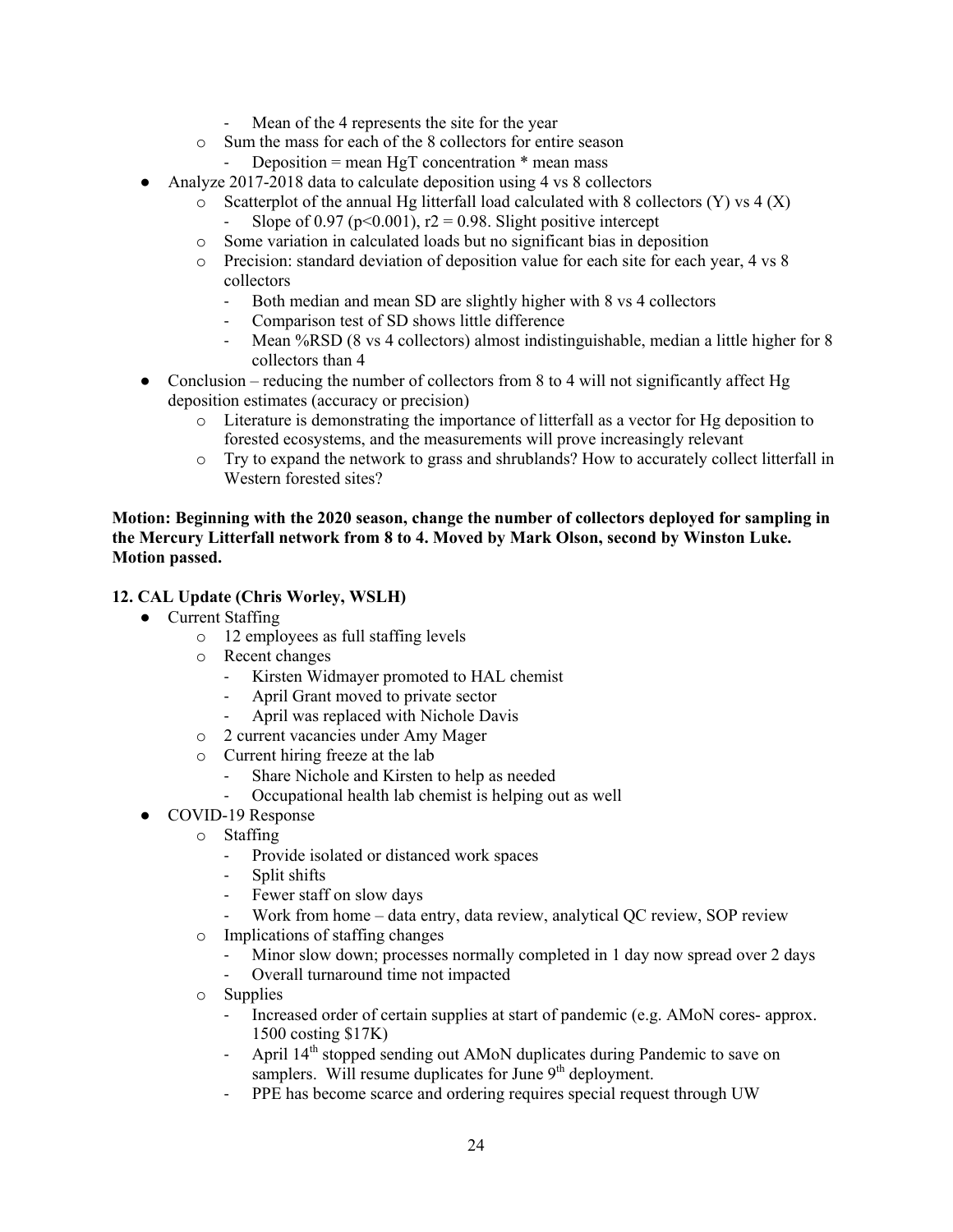- Instrument updates
	- $\circ$  Lachat flow injection system production was stopped on March 27<sup>th</sup> 2020. Lachat is used for NTN Ammonium, Phosphorus and AMoN.
		- Will continue service and supplies for the next 5 years.
		- After 5 years no guarantees!
		- Need to determine our course of action- begin purchasing replacement parts now?
		- There are other FIA systems out there
	- $\circ$  3<sup>rd</sup> IC unit had a consistent noisy baseline. Service rep concluded the pumps were bad. Replacement IC is here but install is delayed due to pandemic.
	- o Total Nitrogen analyzer (includes TOC): Innovation award (synergy between Wet Chem and NADP- move from manual to automated). We applied for this through the capital request process.
- 2020 Network MDLs
	- o 2020 NTN Network MDLs will stay the same as in 2019.
		- At this point it was determined the CAL would maintain the existing 2019 Network MDLs into 2020. Once the bag decision has been determined, new network MDL data will begin to be processed through the network steps.
			- AMoN Lab  $MDL<sub>L</sub>$  and Network  $MDL<sub>N</sub>$  were updated based on core and travel blanks
			- AMoN MDL<sub>N</sub> was reduced from 0.104 mg/L (2019) to 0.083 mg/L (2020)
- Deliverables/Turnaround Times as of April 2020
	- o NTN 119 days (goal 90 days)
	- o AMoN 115 days (goal 90 days)
	- o AIRMoN 110 days (goal 90 days)
	- o 2019 Quality Assurance Report (QAR) has been submitted and will be published on the NADP website shortly.
	- o Quality Assurance Plan (QAP) has been updated with HAL integration.
- **Site Update** 
	- o Active sites per year
		- AMoN: 98 (2015), 103 (2016), 108 (2017), 103 (2018), 107 (2019), 110 (2020)
		- NTN: 270 (2015), 272 (2016), 274 (2017), 262 (2018), 265 (2019), 259 (2020)
	- o Approximately 10% of NTN and AMoN sites were suspended during Covid-19 pandemic
- Archive samples
	- o Illinois 11 archive progress: David Gay is working with Chris Lehmann to move this forward. In principal the transfer between the 2 parties has been agreed upon.
	- o All archive samples (including Illinois forever) are now cataloged into the Archive Software system.
	- o 5 year study: Completed year 1 of 5 year comparison of 112 frozen vs. refrigerated samples to help assess transition impacts of refrigeration to freezing of all archive samples.
	- o Cost of Archive sample storage approximately \$6000/year (freezer rental space).
		- Will need to identify new freezer space due to closure of current walk in freezer.
		- Is the 5-year NTN archive a contractual agreement?
		- Possible smaller Archive sample footprint.
- Internal audit
	- o Camille conducted an extensive internal audit of the CAL, HAL and a small part of the PO (overall systems) from 12/9/19 to 12/16/19.
	- o This included
		- Sample log in
		- Supply Prep/Supply QC
		- **Analytical**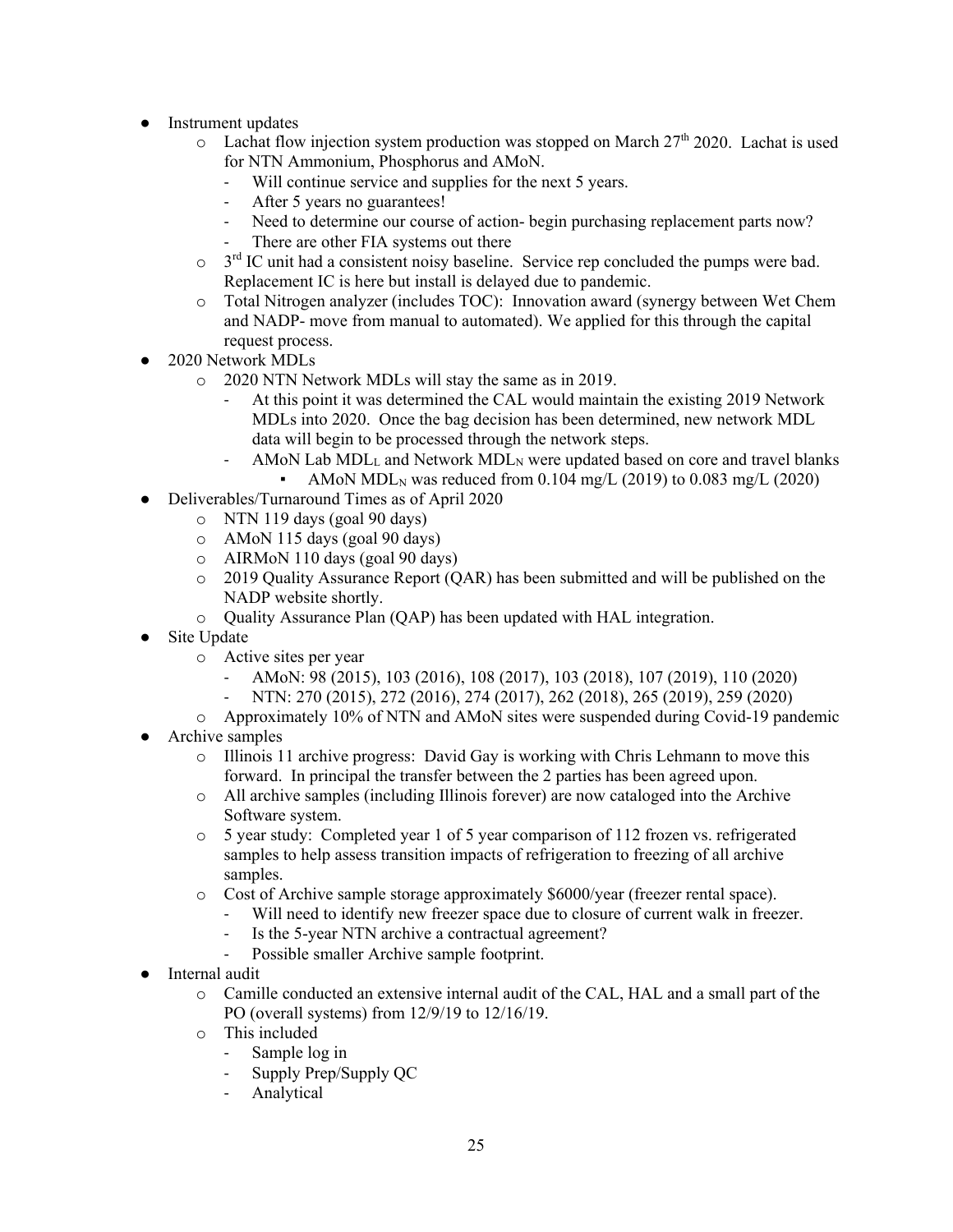- **Filtering**
- Archive
- Sample check in
- AMoN Prep
- Data Management
- Overall systems
- o 52 findings were identified. 31 have been resolved, the remaining are in progress.
- o Internal Audit report was completed 12/20/19 and submitted to CAL, HAL and PO Managers.
- o Goal is to have most findings addressed by end of May (several will take more time).
- ECCC PT Ranking
	- o CAL was ranked good or very good from Summer 2018-Summer 2019
	- o Ranking slipped to Fair in Winter 2019 PT
	- o The 'Laboratory Performance Scores' are a combination of 50% Systemic Bias (parameters biased) and 50% Flagged Results.
	- o No flagged results on any of our PT results.
	- $\circ$  PT samples tended to show a consistent positive bias (CAL result Assigned value) Especially for conductivity,  $Mg2+$ , NO3-, Na+, and SO4 2-
		- Corrective Action: Rather than run the set of 10 PT samples on one run, we will stagger the PT sample introduction over several weeks to see if this reduces the overall positive bias.
- Major CAL changes
	- o  $1/1/2020$  WI WD Protocol Changed to Syringe filter<br>o  $1/1/2020$  Trace samples changed to < 4 mL, WI= 4-1
	- Trace samples changed to  $\leq 4$  mL, WI= 4-13mL, WD= 14-27 mL and  $W>27$  mL
	- $\circ$  1/1/2020 AMoN field QC changed from triplicates to duplicates at 15% of sites. First AMoN Deployment of 2020 (January 7th)
	- o 1/6/2020 Changed holding time for reagents and standards for LACHAT FIA (NH4/ PO4) to 3 weeks
	- $\degree$  2/25/2020 Started Analysis with extended ammonium calibration curve from 2.118 to 6.354 mg/L for FIA AMoN added new middle standard FMAM2001 0.75 mg/L
	- $\degree$  2/4/2020 pH Calibration changed to 4.1 and 6.96 was set to 7.0 and 4.0 in default calibration since 2018
	- $\degree$  2/26/2020 Moved NTN Filtering to new lab in room 135<br> $\degree$  3/5/2020 Moved pH and Conductivity analysis to room
	- Moved pH and Conductivity analysis to room 135
- pH Calibration Change
	- $\circ$  pH Calibration changed to 4.1 and 6.97 on 2/4/2020 was set accidentally to meter default of 7.0 and 4.0 since initial set up in May 2018.
		- CAL Low ionic strength buffers have TV 4.1/6.97 and require special programming of meters to install these values.
	- o This issue was discovered as a result of the USGS PT inter-comparison program Greg runs which identified a consistent bias for WSLH on low pH samples.
		- The mistake was discovered during our PT bias investigation
	- o WSLH assessed the impact of the incorrect calibration by measuring pH in 19 QC/PT standards plus 55 NTN samples with a range of pH values using both the old and new calibration on the same day.
	- $\circ$  Differences ranged from 0.0 to  $+/-$  0.2 units.
	- $\circ$  A fairly consistent 0.05 to 0.15 negative bias was observed with samples below pH 5.6 when using the old calibration. Possible 0.02-0.15 positive bias on higher pH (pH  $5.6 -$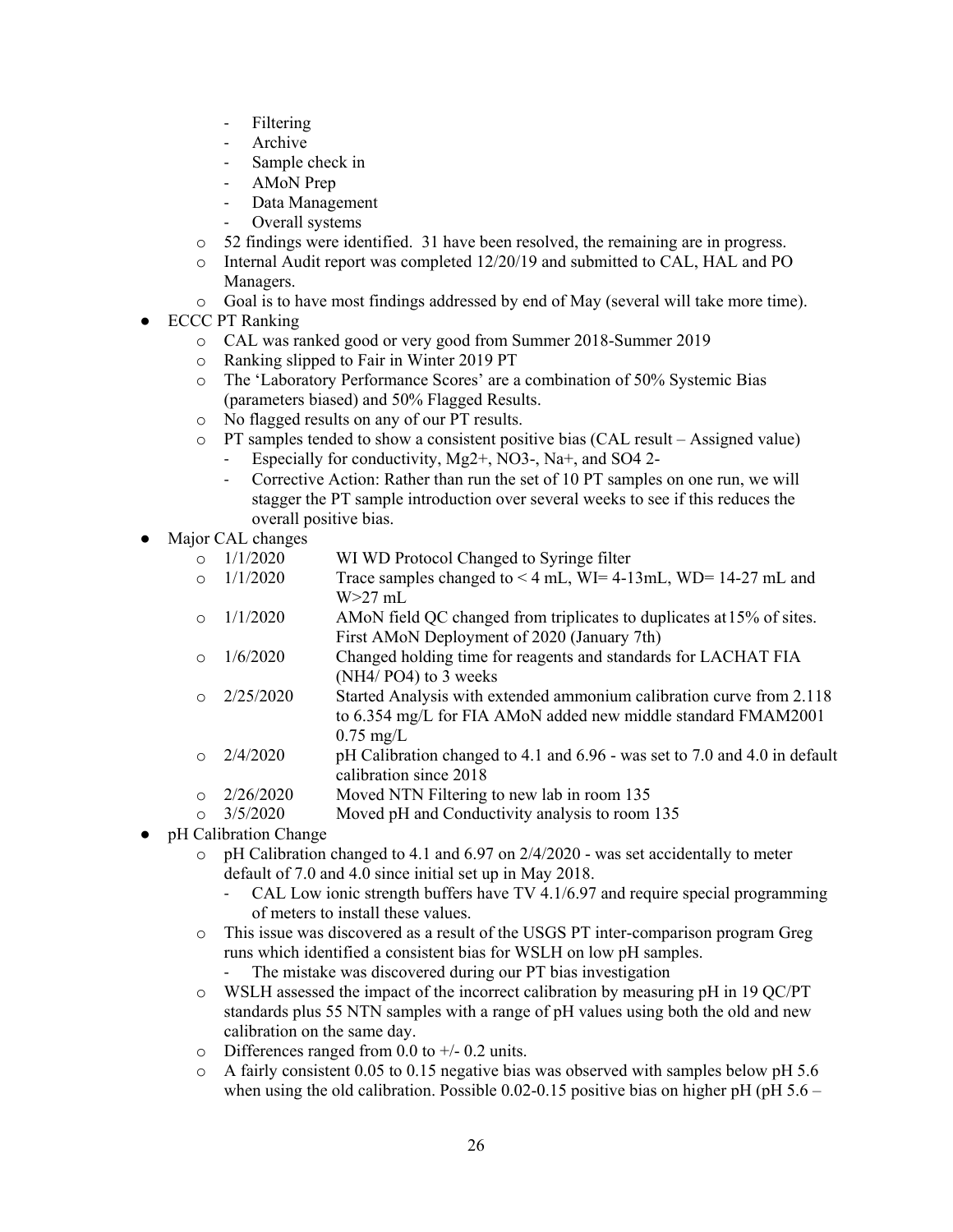7.3) samples with old calibration were noted. This correction should improve pH measurement accuracy.

- o This issue was discussed at the April QAAG meeting. David Gay and Greg Wetherbee suggested a statement in the data notes on the NADP website providing this information.
- o No further correction/action is planned unless directed by NADP.

## Discussion:

Mark Olson gave background on the sample archive – WCAL has 40 years of archived samples for 2 sites, is seeking to acquire samples from IL11. WCAL retains long-term sample archives from a few regionally-representative sites, but samples from  $\sim$ 250 sites are given away or discarded after 5 years. To maintain the archive  $(\sim 60-70K)$  samples) WCAL would have to buy another freezer, prompting the discussion as to whether the sample archive was created ad hoc by ICAL, or is a requirement of the NADP contract agreement? Greg suggested retaining only a 2 year archive record rather than 5 to preserve only the freshest samples. Martin said that there have been few requests for archive samples older than two years. David Gay thought that the ICAL started saving samples in the 1980s because they had spare freezers, and NADP liked the idea. He is unsure whether it is a contractual issue. The PO will examine the contract and analyze the number of archive sample requests and the number of samples discarded. Martin said that the long-term data quality tests (compare original analyses to refrigerated and frozen samples) will proceed and can inform the need to maintain a long-term archive.

# **13. PFAS Update (Martin Schafer)**

- Atmospheric Deposition of PFAS via Precipitation Goals of the 2019/2020 WSLH Pilot Study
	- o Assess the efficacy of the NADP (NTN) infrastructure and current sample collection methods, for PFAS studies
	- o Broaden the number of PFAS compounds evaluated to 36
		- Few studies quantify more than 20 compounds
	- o Initiate a synoptic overview study of PFAS concentrations in precipitation across the US Extant data is quite limited
	- o Improve the Quality Assurance documentation of PFAS precipitation studies
		- limited QA in many of few published studies
- PFAS Analytical Methods
	- o Analytical methods:
		- ISO Method 21675 (PFAS in Water by LC-MS/MS). 36 PFAS compounds. 26 isotopically-labeled internal-standards
		- 500 mL sample volume; entire sample extracted (weak anion exchange cartridge)
		- Automated SPE (Oasis-WAX; 8-station Promochrom Tech.)
		- Sciex QTRAP 5500 LC/MS/MS, Waters Acquity UPLC
		- o Contamination Control:
			- QC'd polypropylene collection bottles
			- Gloves worn during sampling
			- NO Teflon or related materials
		- o LODs typically 0.15-0.2 ng/L
		- o Spike recoveries typically 90-110% for a 4 ng/L spike
- Outcomes of Efficacy Study: Blanks
	- o System Blanks:
		- Both Bucket & Bag Collectors
		- Both Lab & Field Deployments
		- 7-day Trials, Run in Triplicate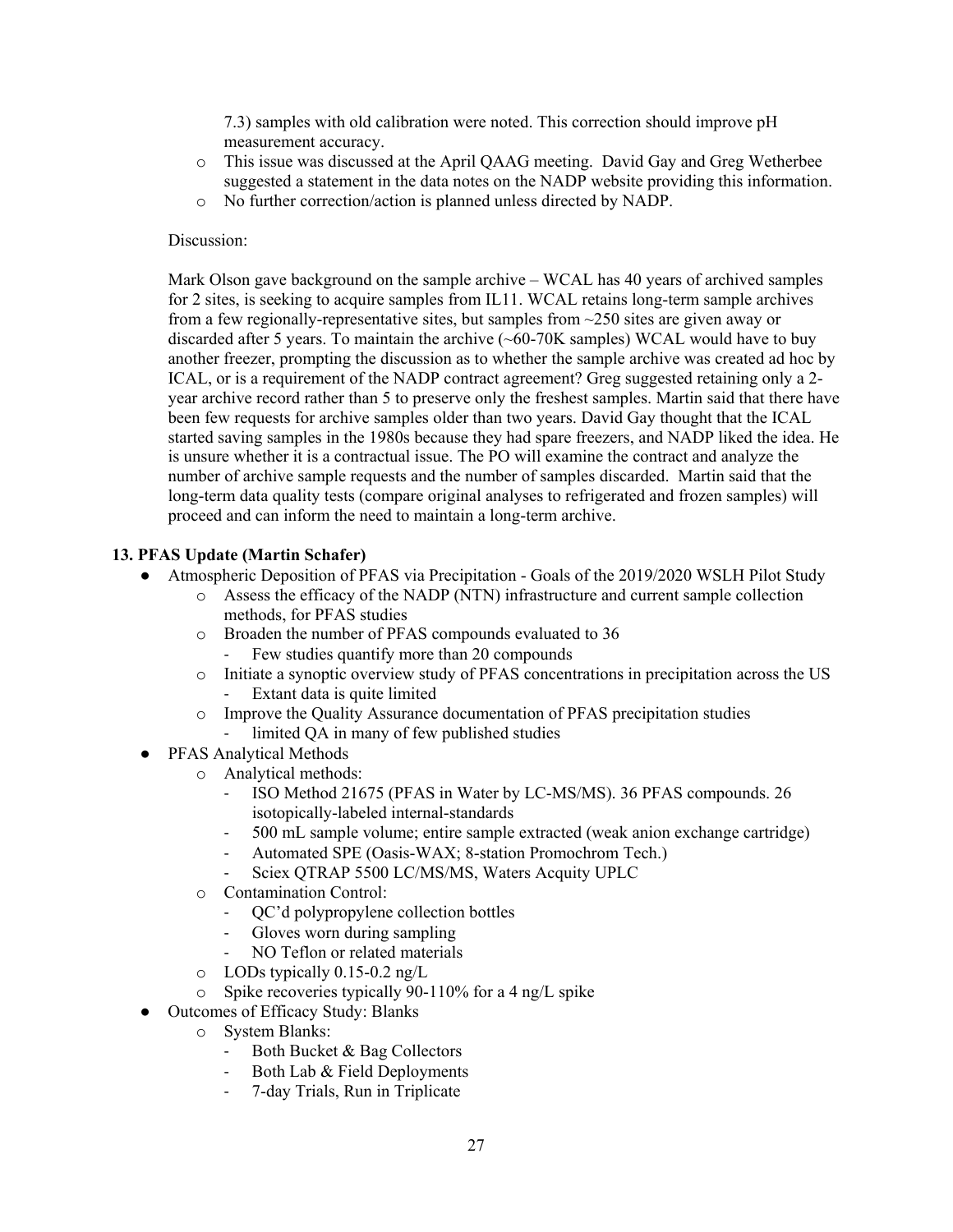- o High Purity Water (7-day field conditions)
	- Bags: no detects for 36 species (except PFOA, 0.23 ng/L, one sample)
	- Buckets: no detects for 36 species (except PFOA, 0.44 ng/L, one sample)
	- NTN Bottle: no detects for 36 species
- o Methanol Rinses
	- Buckets: No detects for 36 species
- Outcomes of Efficacy Study: PFAS Retention/Loss Studies
	- o Both Bucket & Bag Collectors
	- o Both Lab & Field Deployments
	- o Both MQ & Precipitation Matrices
	- o Kinetic Studies (0, 1, 3, 7-day samples)
- Outcomes of Efficacy Study: Summary
	- o Results for samples spiked with 36-PFAS Compound Mixture
		- 10 ng Spike in 2L of MQ
		- 7-Day Exposure
		- 50 mL MeOH Bucket Rinse
		- Average of Triplicate Buckets
	- o Loss of PFAS is minimal for compounds of carbon number <10 under current (and planned) NTN protocols.
	- $\circ$  Losses are observed in buckets for longer-chain (>10 carbon) PFAS compounds.<br>- But recoverable with a methanol rinse of the bucket But recoverable with a methanol rinse of the bucket
	- o The current NTN protocols are "CLEAN" for a broad range of PFAS compounds.
	- o Alternate handling/collection protocols can be implemented to address losses of longerchain compounds (MeOH rinsing).
	- o Precipitation (and Air) are effective monitoring matrices for detection of trends (likely better than other environmental receptors (e.g. fish))
- Atmospheric Deposition of PFAS via Precipitation Pilot Synoptic Study: Key Findings
	- o 30 Sites, 37 Samples, Summer & Spring 2019
	- $\circ$  Levels of many PFAS compounds were low (1 ng/L), though the sum of species' concentrations exceeded 4 ng/L at several sites (proposed WI Action Level  $\sim 2$  ng/L)
	- $\circ$  Sites in the mid-Atlantic states generally had the greatest # of detectable PFAS species and the highest concentrations.
	- o PFHxA, PFHpA, PFOA and PFNA were each present in nearly 70% of all samples.
	- o The carboxylic acid compounds were by far the most frequently detected and largest class contribution to the total targeted PFAS.
- **PFAS Deposition Fluxes** 
	- $\circ$  Concentrations of 0.2 to 6.0 ng/L equate to a wet deposition PFAS flux of 0.7 to 21 ng/m<sup>2</sup>/day (at an annual precipitation volume of 125 cm/year).
	- o This flux is significant for many environments, e.g. large lakes with long residence times For Lake Michigan, an annual flux of  $4.4x10^{14}$  ng/year implies a 0.1 ng/L/year PFAS accumulation throughout the water column
	- o Field & Laboratory Effort Complete. Manuscript Draft Prepared
- NADP PFAS Tool Box
	- o Developed a standardized robust protocol (SOP) for PFAS wet-deposition measurements using the NADP-NTN infrastructure
	- o Incorporates optimized analytical methods
	- o Could support site-specific, State, regional, and national PFAS wet-deposition efforts
	- o Process used here can be applied to other emerging contaminants
	- o Regulatory Limits and Reference Concentrations
		- EPA Reference Concentration: 70 ng/L (PFOA+PFOS)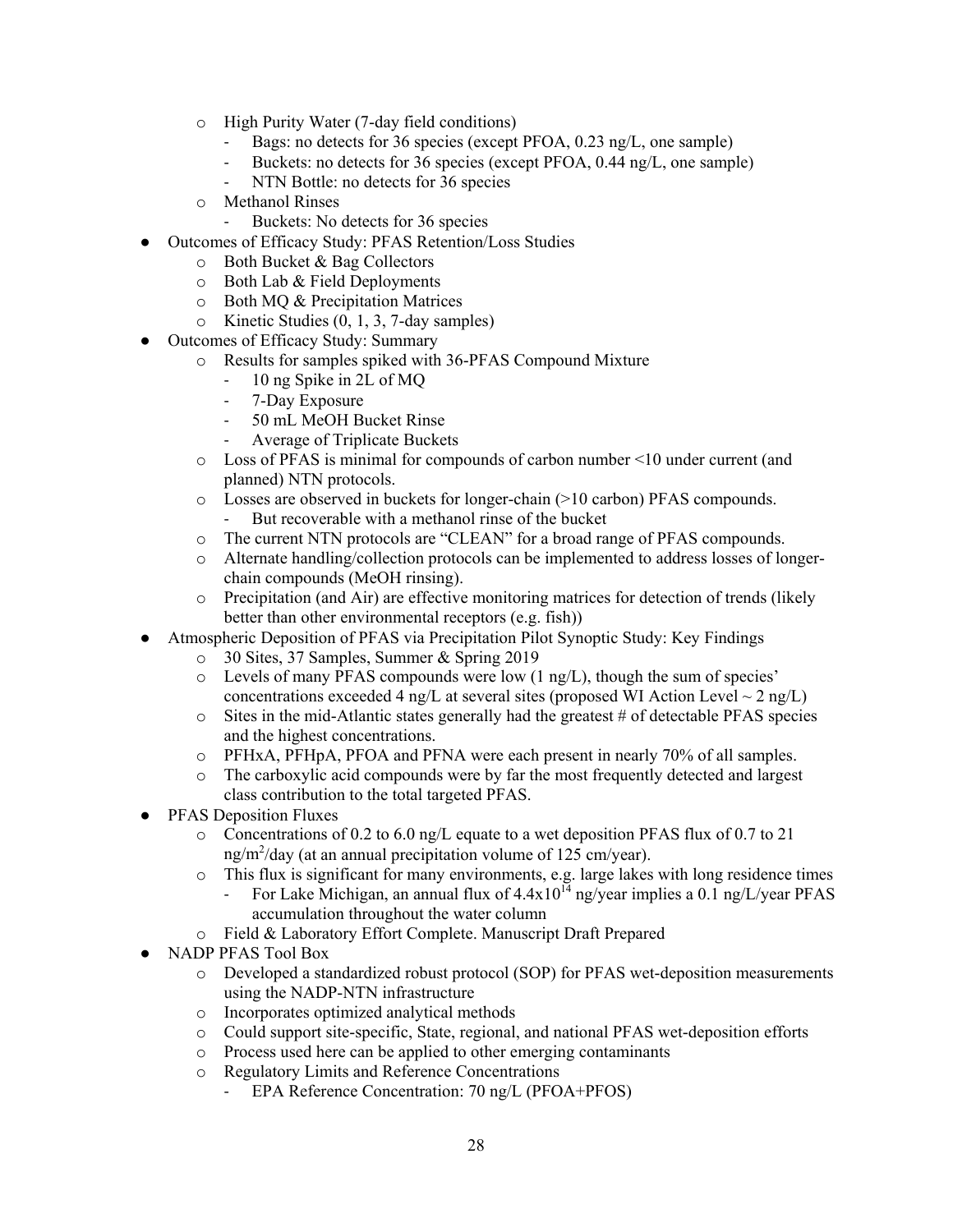- State Drinking Water Limits: 5 70 ng/L
- WI proposed 20 ng/L WQL, 2 ng/L action level
- Research suggests biological impacts at  $\leq 1$  ng/L
- Atmospheric Deposition of PFAS Major Unresolved Issues
	-
	- o The role of point, regional, and global emission sources at a given location Primary emission source versus secondary (reactive transformation) pathway
	- o Is source reconciliation possible from compound "fingerprint" profiles?
	- o Emission factors from major classes of emission sources
	- o The magnitude of dry deposition
	- o Composition of PFAS pool. Unaccounted for fraction, oxidizable fraction, C2, C3, >C12?
	- o Follow-up Studies will be Addressing Many of these Issues
- PFAS Measurement Approaches
	- o Total
		- PIGE
		- XRF
		- TOF/CIC
		- EOF/CIC
	- o Non-targeted
		- Discovery
		- Semi-Quant
		- Pathway analysis
	- o Total Oxidizable Precursor (TOP)
		- Oxidative conversion of targeted & unknown precursors
	- o Targeted
		- 12-50 species
		- Quantitative
		- Toxicologically relevant species
		- Small fraction of total
- What Next? Precipitation Focused
	- o Expand "synoptic" sampling using NADP infrastructure
	- o Analytical enhancements
		- Very short chain (C2, C3)
		- Total PFAS (TOF)
		- Oxidizable component (TOP)
		- Expand scope of targeted compounds
		- Non-targeted analysis
	- o Phase speciation in precipitation / Washout Processes
	- Deposition Modeling (CMAQ, etc.)
- Atmospheric Deposition of PFAS via Precipitation Wisconsin Precipitation PFAS Intensive
	- o All 7 NADP-NTN Sites in Wisconsin
		- $\circ$  14 Weeks (April July 2020)
		- o WDNR Funded: NADP, WSLH Partners
		- Optimized PFAS Sampling Protocols with MeOH rinsing
		-
		- o Comprehensive Analytical Protocols<br>
		o 36 Targeted PFAS (LC/MS) WSLH o 36 Targeted PFAS (LC/MS) - WSLH
		- o Total Organic Fluorine (CIC) WSLH
		- o Non-Targeted Analysis (LC/MS) EPA
		- o This initiative incorporates further method enhancements for neutral PFAS species that are very important to atmospheric transport and transformations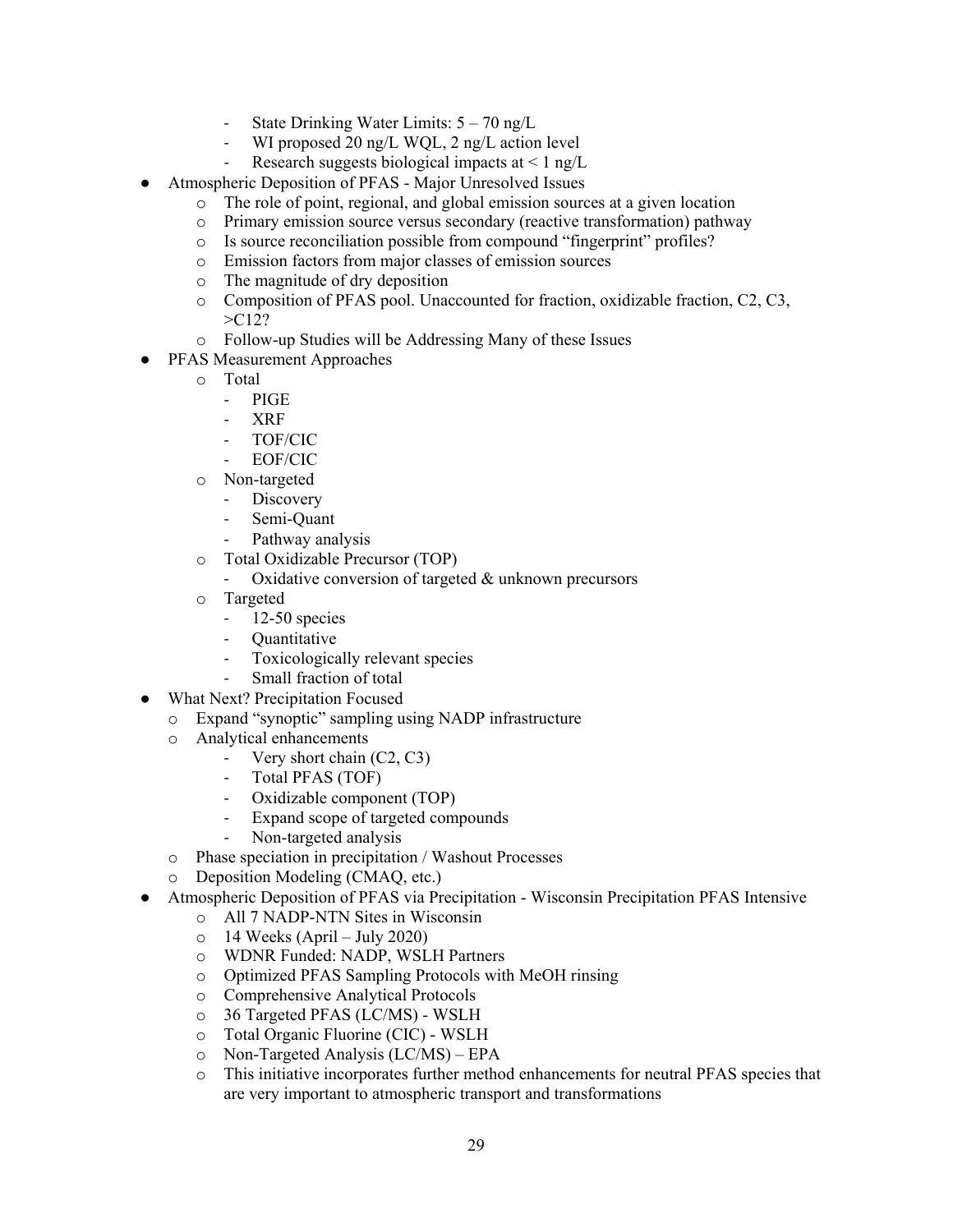- PFAS Collaborations Ongoing or Planned
	- o NADP & EPA & States & WSLH
		- Several States, as well as USEPA, have expressed interest in establishing precipitation monitoring as well as PFAS deposition modeling programs
	- o NADP & EPA & WSLH & WDNR
		- Sharing of precipitation extracts for non-targeted PFAS analysis at EPA ORD
	- o WSLH & NADP & Researchers
		- Method Exchange
	- o Research Proposals
		- We have (in response to RFAs) submitted several proposals that (in-part) address the atmospheric PFAS issues noted previously

Melissa attended Martin's seminar and related discussions with Donna Schwede and John Walker at RTP – plans are underway for a PFAS virtual meeting for interested parties later this summer.

Donna Schwede noted that her group and ORD is excited to collaborate with Martin and his team to measure and model (CMAQ case study) PFAS perhaps at Duke Forest.

Ben Murphy mentioned that EPA is expanding its CMAQ modeling effort to the Eastern U.S. Although there are many uncertainties (PFAS composition, dry deposition, atmospheric reactions, etc.), this work hopes to fill gaps in our understanding of PFAS behavior and deposition.

Mary Lynam asked whether the presented error estimation for PFAS determination is based on single, duplicate, or triplicate determinations? Martin responded that most were single samples – it's challenging to get more than 500 mls of precip. Several duplicate studies suggest errors of +/- 10-20% at subnanogram per liter concentrations for individual compounds. Propagated error across all species about the same. Mary noted interesting variability in PFAS concentrations at some sites in different states and asked for clarification. Martin replied that the Mid-Atlantic states had higher concentrations in precipitation – reflects urban sources or transport from large emission sources. But some of the highest concentrations were found in remote locations (e.g., a state park in WI with no known sources nearby). A larger study is needed to address the issue of sources, transport, etc.

John Offenburg noted that he, Donna Schwede, and John Walker have discussed sampling strategies at Duke Forest to examine measurement precision, as well as throughfall measurements but have not discussed a sampling strategy with Martin.

# **13. Spring Meeting 2021 (Winston Luke, NOAA)**

- If meeting is held in person, it will take place on May 10-14, 2021 at the Madison Concourse Hotel and Governor's Club, 1 W Dayton St, Madison, WI 53703
	- o (800) 356-8293
	- o https://www.concoursehotel.com/

# **14. Fall Meeting 2020 (Greg Wetherbee)**

- Theme NADP in a Changing World
- Was planned for Knoxville, TN November 2-6, 2020
	- o Monday CLAD workshop, Science committees
		- o Tuesday –- Business meeting
		- o Wednesday and Thursday Scientific symposium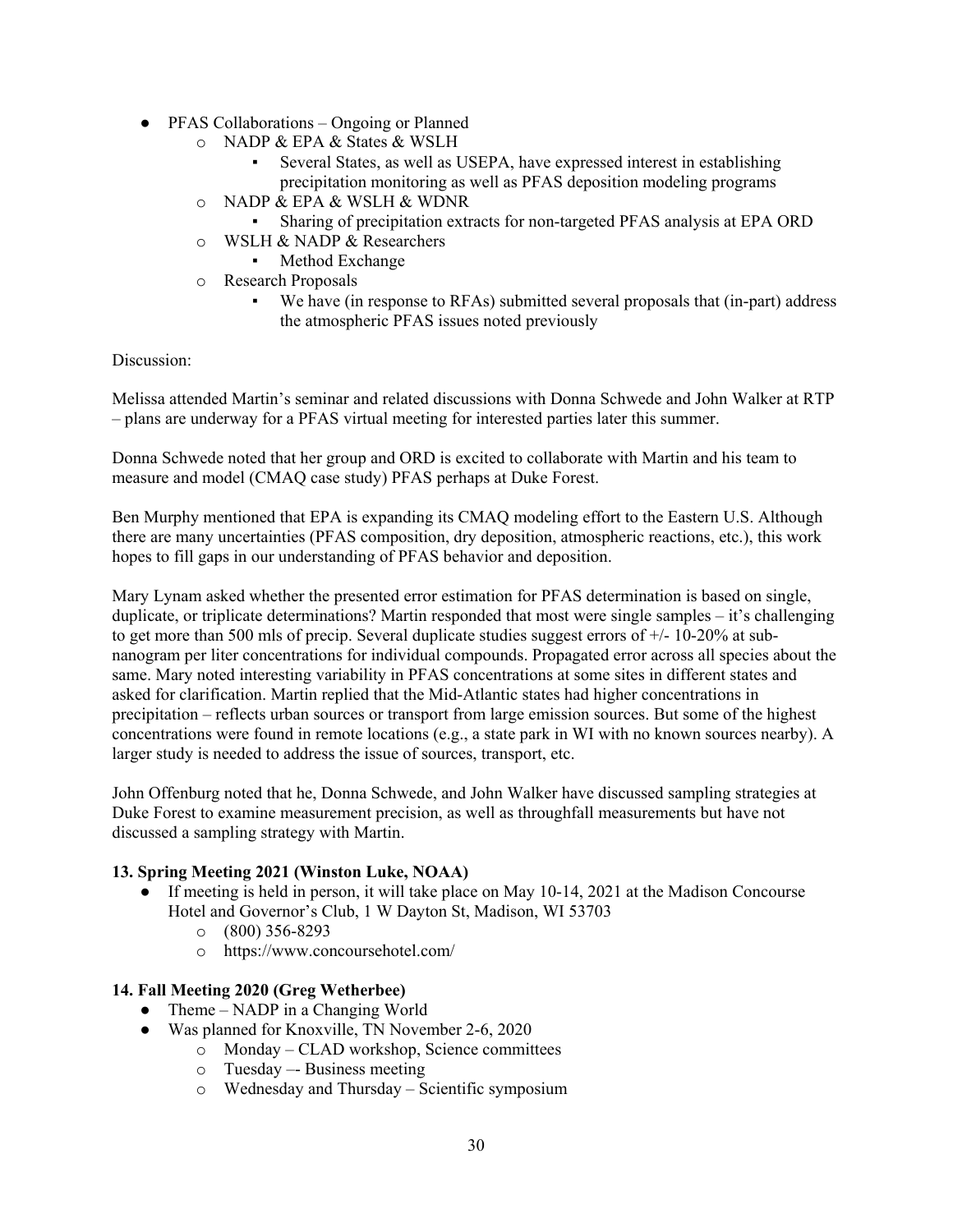- Guest Speakers Dr. LaToya Myles and Dr. Rick Saylor (NOAA) and Dr. John Schwartz (U. Tennessee)
- o Friday Field Trip to Great Smoky Mountains National Park
- Meeting venue University of Tennessee Conference Center
- Hotel Hyatt near the Conference Center
- No signed contracts with UT, Hotel, etc. so no financial liability as of now
- Hotel rooms must be canceled by August 1, otherwise incur a \$16K liability
- Conference Call on May 4 to discuss viability of in-person meeting, follow up with UT
	- o UT very flexible on arrangements
	- o WSLH is busy responding to the pandemic
	- o Should make a decision soon in-person vs virtual meeting
- A robust discussion of the impacts of COVID-19 on the Fall Meeting
	- o Uncertain whether federal employees will be able to travel in November
	- o Would have to practice social distancing at the UT Conference Center, complicating meeting logistics, and necessitating rental of more meeting rooms to allow for lower capacity in each
	- o Risks to conference attendees from travel, etc.
	- o UT could be closed in the Fall, could be fully open so many unknowns
	- o A decision should be made soon.
	- $\circ$  Moving to virtual meeting will reduce costs (\$100K +) and uncertainty
		- Possibility of reprogramming federal travel funds to NADP operations?
			- Unlikely funds typically not fungible
	- o Could go to an online scientific symposium
	- o NADP PO would save about \$13-15K in food and meeting room costs, \$25-28K overall
	- o Technical logistics/hurdles to marrying in-person meeting with virtual access
	- o Might be possible to keep Knoxville as a venue for Fall 2021 meeting, many of the contacts and arrangements have been made.
	- o The virtual meeting has worked well so far.
	- o Even if UT is open and we move to in-person meeting, many attendees may not risk coming and attendance will suffer.
- A final decision (virtual vs in-person) will be made by Exec.

## **15. Final Discussion/Questions/Wrap-up (Melissa Puchalski)**

- Melissa thanked all the attendees, committee chairs, secretaries and PO staff for their hard work and efforts to make the virtual Spring 2020 meeting a success.
- Meeting Adjourned

## **Participant List**

| kulbir.banwait@canada.ca         |
|----------------------------------|
| beachley.gregory@epa.gov         |
| michael d bell@nps.gov           |
| katherine.benedict@colostate.edu |
| sebenish@umd.edu                 |
| katie.blaydes@slh.wisc.edu       |
| jbrahney@gmail.com               |
| daburns@usgs.gov                 |
| tjb2@cornell.edu                 |
| rclaybrooke@usgs.gov             |
| amanda.cole@canada.ca            |
| catherine collins@fws.gov        |
|                                  |